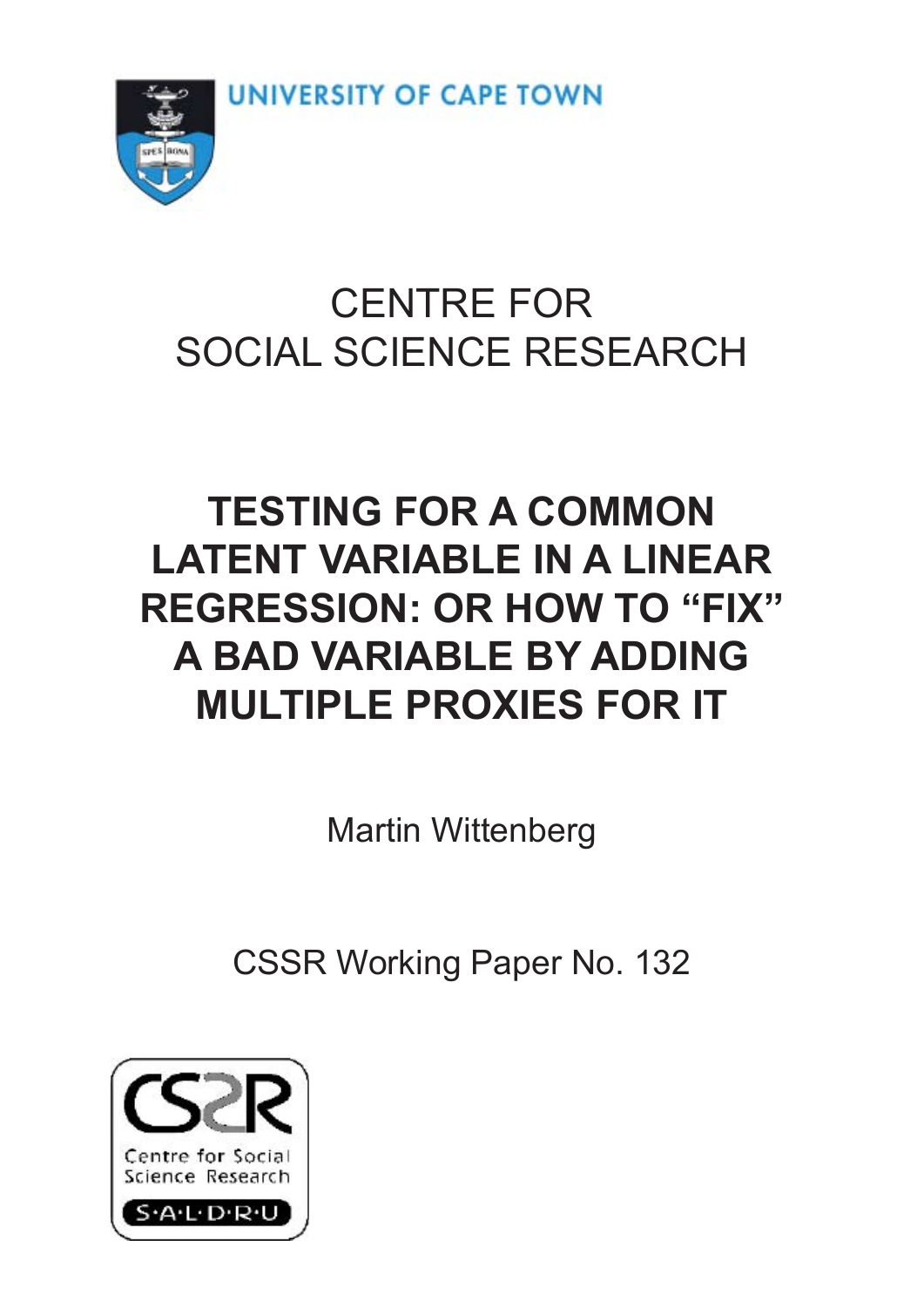Published by the Centre for Social Science Research University of Cape Town 2005

Copies of this publication may be obtained from:

The Administrative Officer Centre for Social Science Research University of Cape Town Private Bag Rondebosch, 7701 Tel: (021) 650 4656 Fax: (021) 650 4657 Email: kforbes@cssr.uct.ac.za

Price in Southern Africa (incl. VAT and postage): R 5.00

 or it can be downloaded from our website http://www.cssr.uct.ac.za/index.html

ISBN 1-77011-067-4 © Centre for Social Science Research, UCT, 2005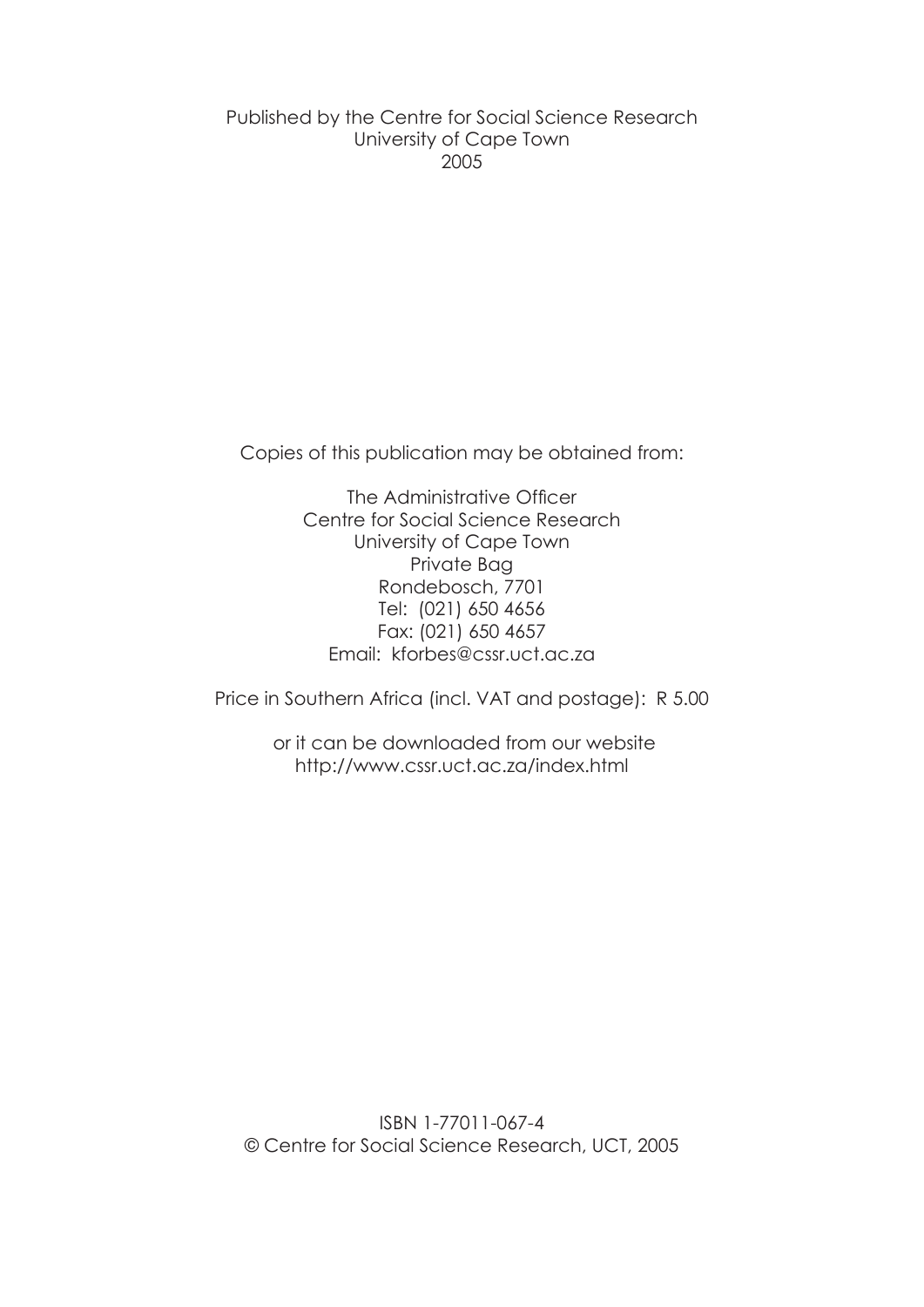# CENTRE FOR SOCIAL SCIENCE RESEARCH

Southern Africa Labour and Development Research Unit

# TESTING FOR A COMMON LATENT VARIABLE IN A LINEAR REGRESSION: OR HOW TO "FIX" A BAD VARIABLE BY ADDING MULTIPLE PROXIES FOR IT

Martin Wittenberg

CSSR Working Paper No. 132

October 2005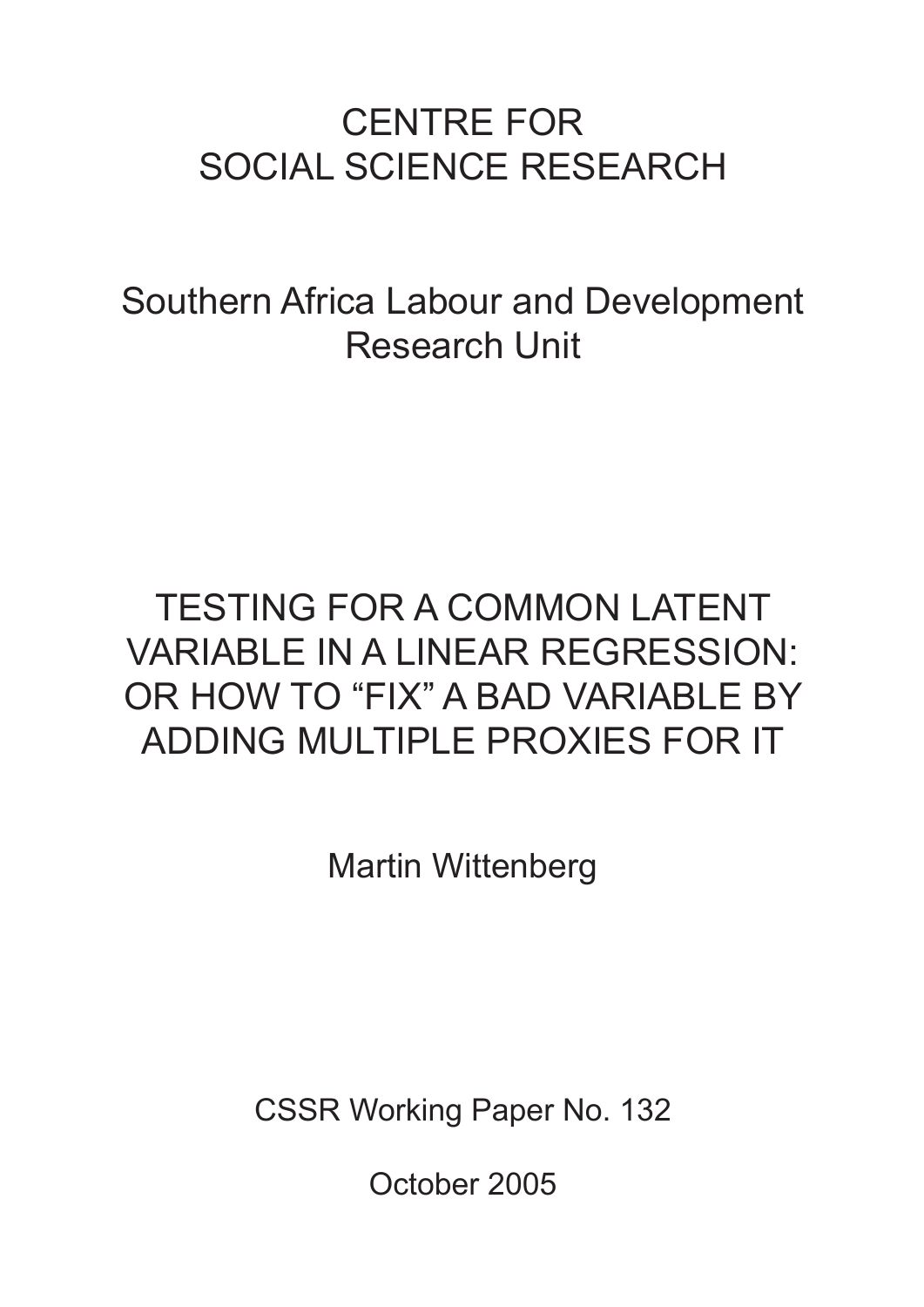Martin Wittenberg is an Associate Professor in the School of Economics, University of Cape Town and a Research Associate at SALDRU.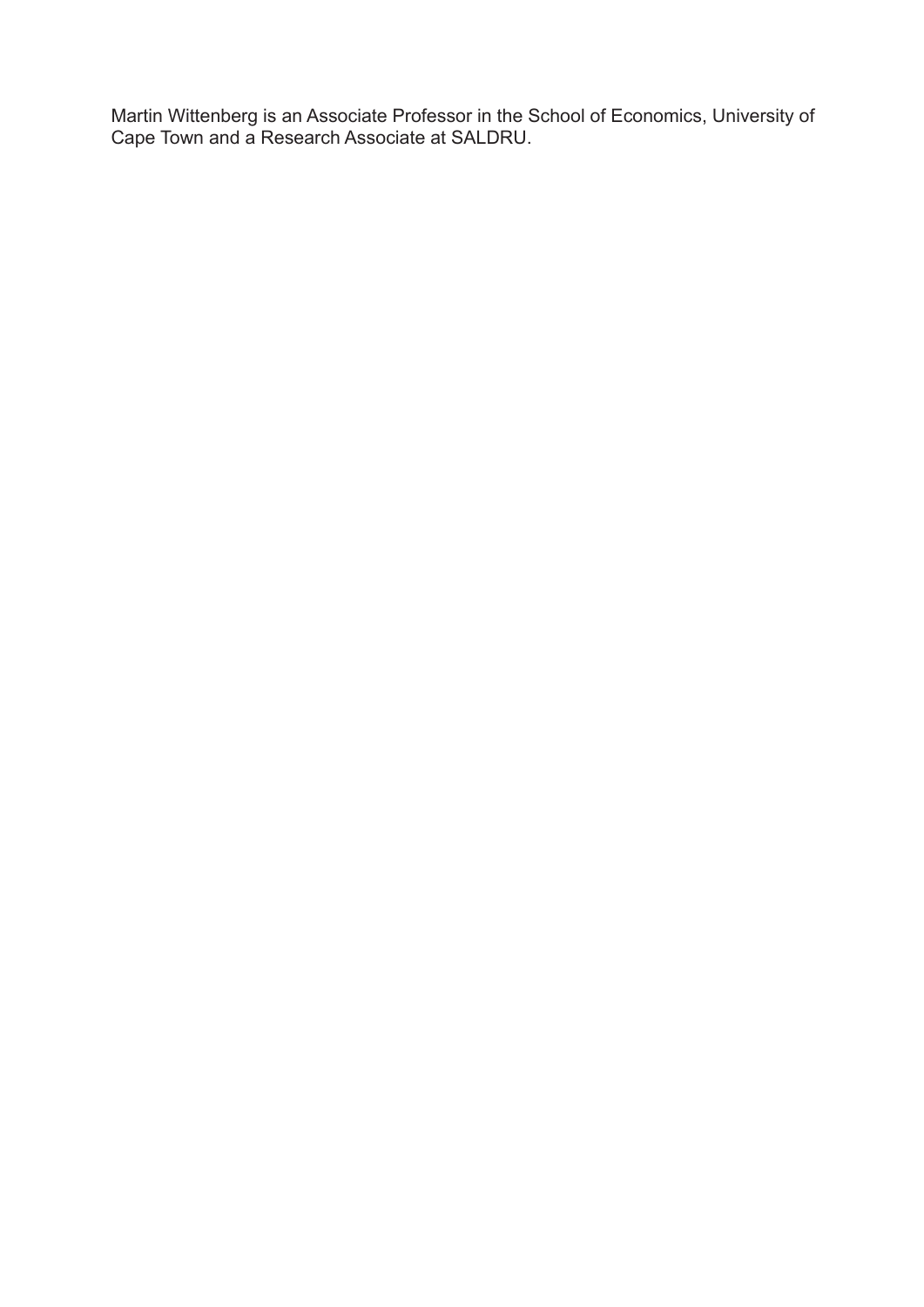# Testing for a common latent variable in a linear regression: Or how to "fix" a bad variable by adding multiple proxies for it<sup>\*</sup>

Martin Wittenberg School of Economics University of Cape Town

#### Abstract

We analyse models in which additional "controls" or proxies are included in a regression. This might occur intentionally if there is significant measurement error in a key regressor or if a key variable is not measured at all. We develop a test of the hypothesis that a subset of the regressors are all proxying for the same latent variable and we show how an estimate of the structural coefficient might be obtained more efficiently than is available in the current literature.

We apply the procedure to the determinants of sleep among young South Africans. We show that the income variable in the time use survey is badly measured. Nevertheless the measured impact of income on sleep is significant and amounts to 35 minutes per day between children with the median income and those in the topmost income bracket. Including a variety of asset proxies increases the estimated size of the coefficient enormously. The specification tests indicate that some of the asset proxies, however, have independent effects. Access to electricity, in particular, is not simply proxying for income. Instead it seems to be capturing access to various forms of entertainment, such as television. Even when this independent effect is properly accounted for, the size of the income coefficient is still 40% to 100% larger than in the specifications without the proxies.

Keywords: measurement error, proxy variables, specification tests

#### 1 Introduction

Deliberately misspecifying a regression is hardly ever an optimal strategy. Textbooks deal with various types of nonintentional misspecification, the consequences flowing therefrom and ways of diagnosing the problem. In the most benign case, that of adding an irrelevant regressor, misspecification leads to a loss of efficiency. In other cases, such as the omission of a relevant variable or choice of incorrect functional form, the result of misspecification is inconsistency of the estimates. Measurement error is sometimes incorporated in discussions of specification and this problem too leads to inconsistent estimates. In this article we will suggest that there is an additional type of misspecification currently not recognised in the literature, that of including multiple versions of or proxies for one of the regressors. This

<sup>∗</sup>I thank Murray Leibbrandt, Duncan Thomas, Chris Udry and participants at the 2004 African Econometric Society Conference for useful comments on this paper.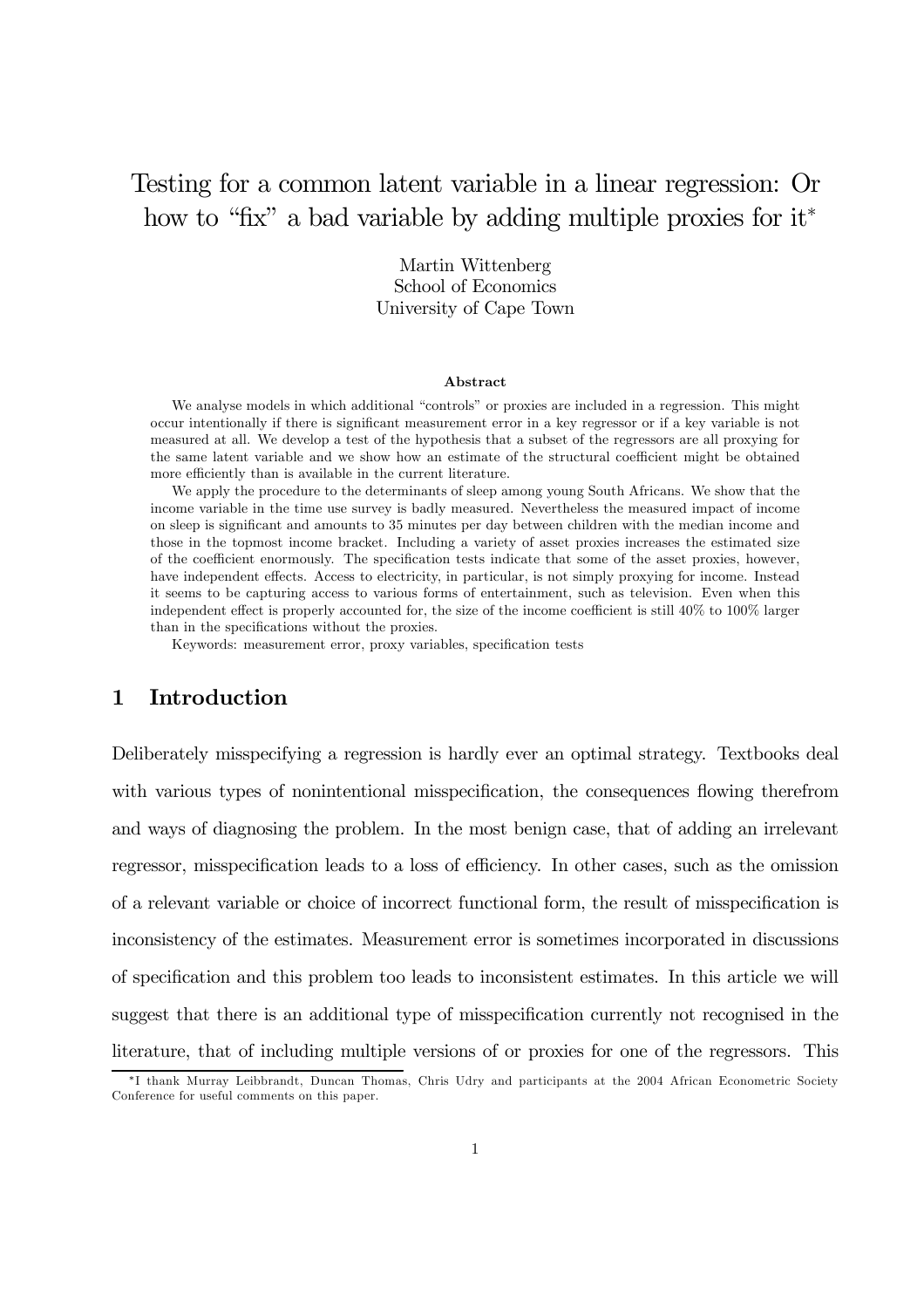problem arises only if the regressor itself is mismeasured. We will introduce a test for this type of misspecification to determine whether it is plausible that several of the regressors are proxying for a common variable.

Generally such misspecification may be unintentional. However, in a recent article Lubotsky and Wittenberg (forthcoming) suggest that if multiple proxies are available for a regressor of interest, the attenuation bias resulting from the mismeasurement can be minimised by including all of the proxies in the main regression. This would amount to estimating an equation which, if interpreted structurally, would be misspecified, with the intention of estimating the structural parameters more accurately. The validity of the Lubotsky-Wittenberg (LW) estimation procedure hinges, of course, on the question whether it is plausible that these regressors are, indeed, all functioning as proxies for the same latent variable. Concerns about these issues may be well-founded, as we show in an example below. The test that we introduce can therefore also be seen as a test of the validity of the LW model. As such it should be of interest to researchers that have looked at this procedure (e.g. Bosworth and Collins 2003, Browning and Leth-Petersen 2003, Roland G. Fryer, Heaton, Levitt and Murphy 2005, Szalontai forthcoming). We show, furthermore, that identifying points at which the procedure breaks down can be very useful in revealing important "structural" relationships.

The attractiveness of the LW procedure is that in many empirical data sets key variables of interest are sometimes not measured at all. Indeed attempts to use multiple proxies or to combine them in indices have already straddled a number of areas of application (see, for instance, the literature that estimates "asset indices" on Demographic and Health Survey data as pioneered by Filmer and Pritchett (2001)). Even where the information is available, it may be of dubious quality. Income, for instance, is notoriously badly measured (for a discussion see Deaton 1997, pp.29—32). The impact of this misspecification on the estimates obtained from regressions including income is likely to be serious - both for the coefficient of income and, indeed, the coefficients of the more reliably measured variables. If the major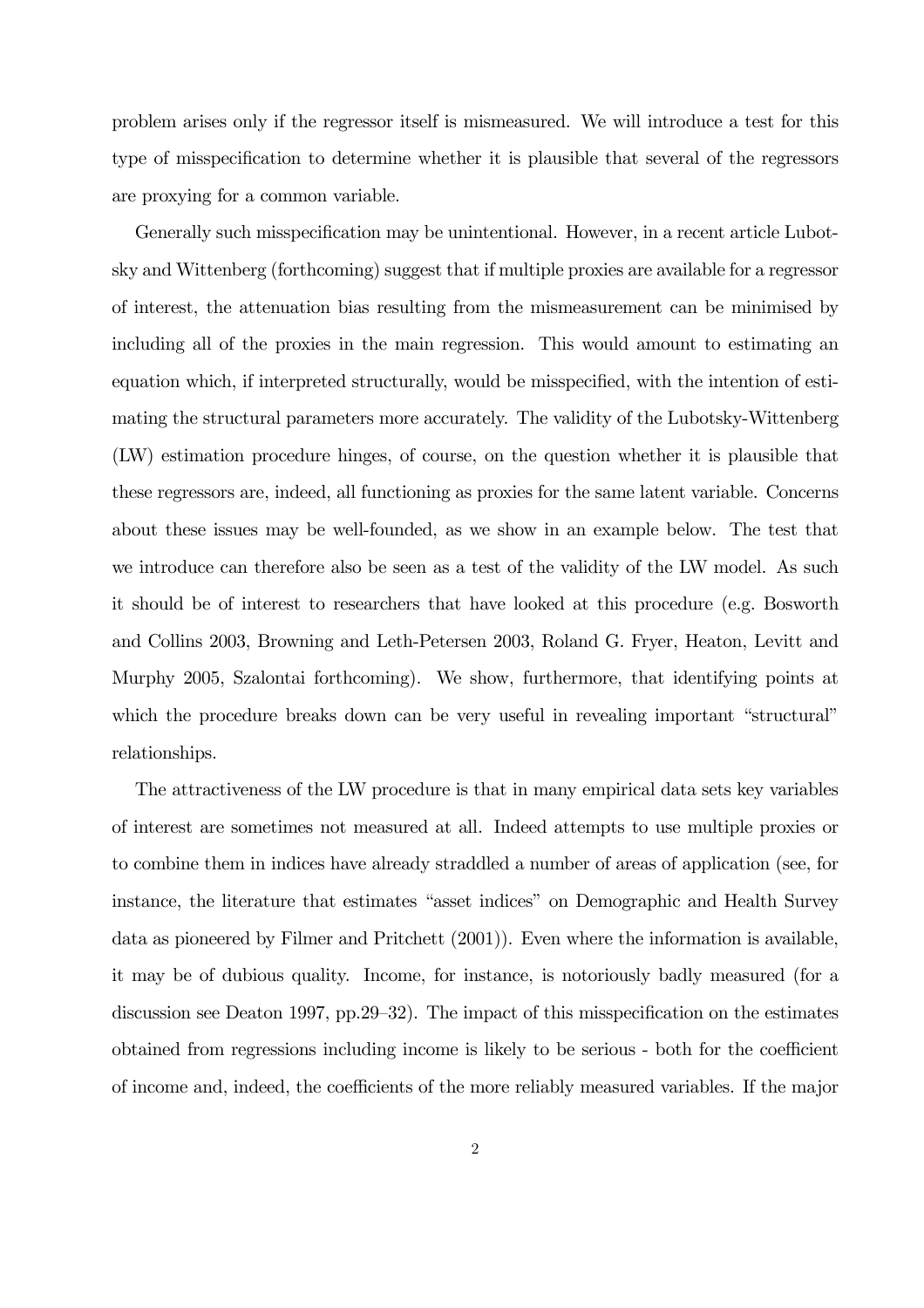focus of interest is on the covariates, it may be tempting to augment the information obtained from the income variable by including various asset variables. We will show below that this strategy can, under certain circumstances, also yield "better" estimates of the coefficient on income.

In order to develop the intuition behind this result more precisely, consider the following regression model

$$
y = x\beta + Z\gamma + \varepsilon \tag{1}
$$

where  $x$  is a single variable and  $Z$  is a matrix of variables. In certain circumstances investigators are tempted to add additional variables. For instance, in many regressions "control variables" for location are routinely added to individual level regressions. Adding such regressors should not influence the estimation of the parameters in the model, if they are really superfluous. Suppose in particular that we wish to add  $x_1$  where  $x_1$  happens to be correlated with  $x$ , such that

$$
x_1 = x\rho_1 + u_1
$$

If  $x$  and  $Z$  are correctly measured and equation 1 is the structural model generating the data, then adding  $x_1$  into the regression should lead to an insignificant coefficient on  $x_1$ . In particular if we estimate

$$
y = xb_0 + x_1b_1 + Z\gamma + \varepsilon \tag{2}
$$

then  $b_1$  should be statistically zero. If it is not zero, then we would anticipate that  $x_1$  belongs in the model.

The situation may, however, be more complicated if  $x$  is badly measured. If the measured variable is

$$
x_0 = x + u_0 \tag{3}
$$

then estimating the regression with  $x_0$  in place of x may lead to **both**  $b_0$  and  $b_1$  being statistically significant, even when  $x_1$  does not belong in the structural model. The proxy  $x_1$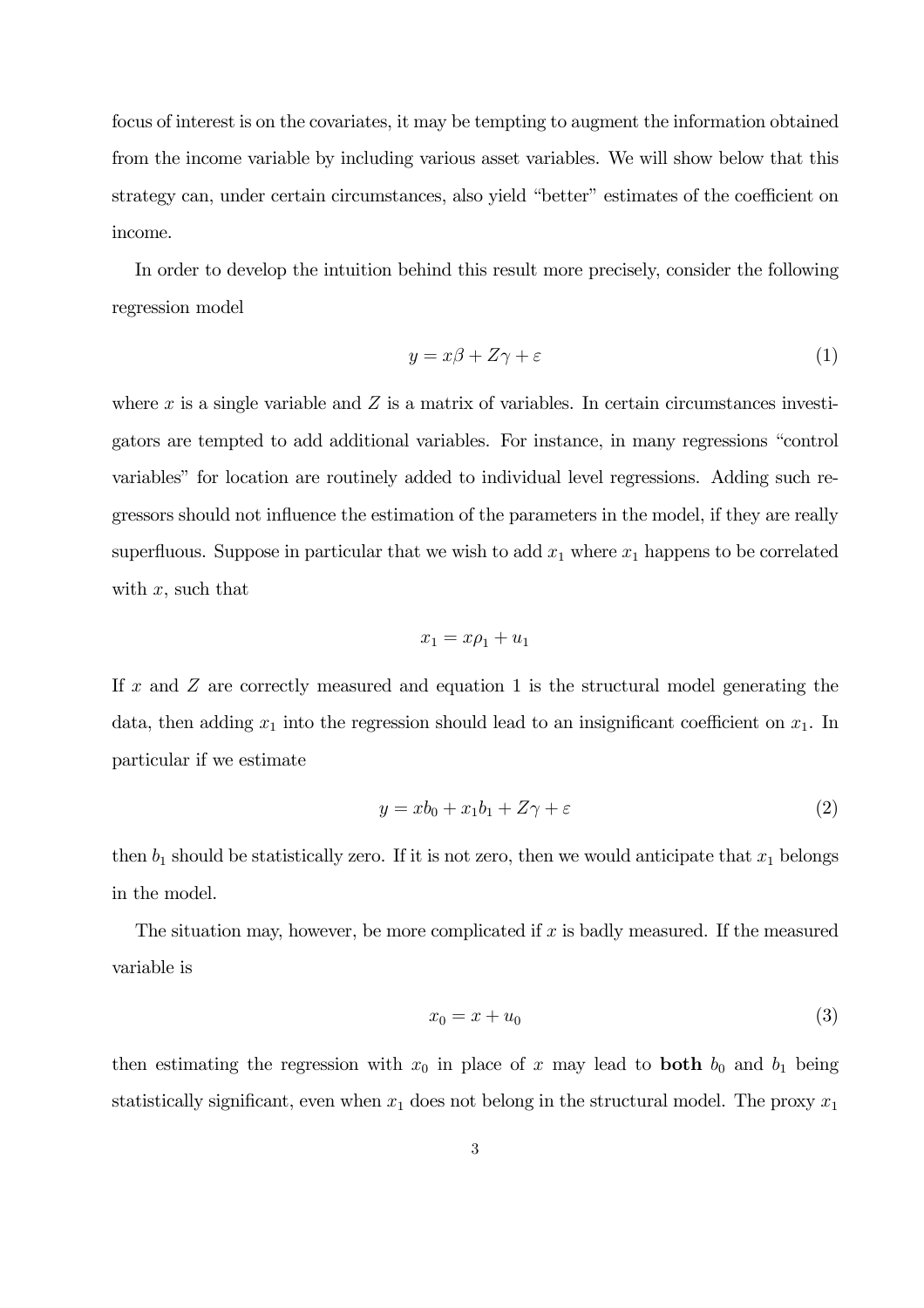picks up part of the signal of the latent variable x. Lubotsky and Wittenberg (forthcoming) show that not only is it possible to estimate the model with both proxies for  $x$  included, but that the estimate of the coefficient on  $x$ , given by

$$
\widehat{\beta} = \widehat{b}_0 + \widehat{\rho}_1 \widehat{b}_1
$$

has lower attenuation bias than is achievable by any other linear combination of  $x_0$  and  $x_1$ , including running the regression only on  $x_0$ .

This implies that in the presence of measurement error it would seem preferable to misspecify the regression by including additional proxies for the badly measured variable. Indeed this is precisely what we propose to do in the empirical section of this paper. We will show how adding in "asset variables" into a regression with a badly measured income variable can considerably strengthen the coefficient obtained on that income variable.

Nevertheless econometric "fixes" hardly ever come at zero cost. In this case problems may arise on two fronts. In the first instance, it may not be true that the asset variables are proxying for income. Instead the asset variables may very well belong in the regression themselves. As noted above, we cannot use tests of significance on the coefficients to decide this matter, because the asset variables may be significant, even though they are proxying for another variable.

Secondly, if any of the variables in the matrix Z are correlated with the "measurement error" terms  $u_0$  and  $u_1$ , then the simple method of moments estimator for  $\rho_1$  proposed by Lubotsky and Wittenberg (forthcoming) becomes inconsistent. Instead one should resort to the "covariates adjusted" estimator. Furthermore the estimated coefficient  $\gamma$  would be subject to an additional bias, over and above the "normal" bias induced by the measurement error.

Consider, for instance, the extreme case in which the structural model is given by

$$
y = x\beta + z\gamma + \varepsilon
$$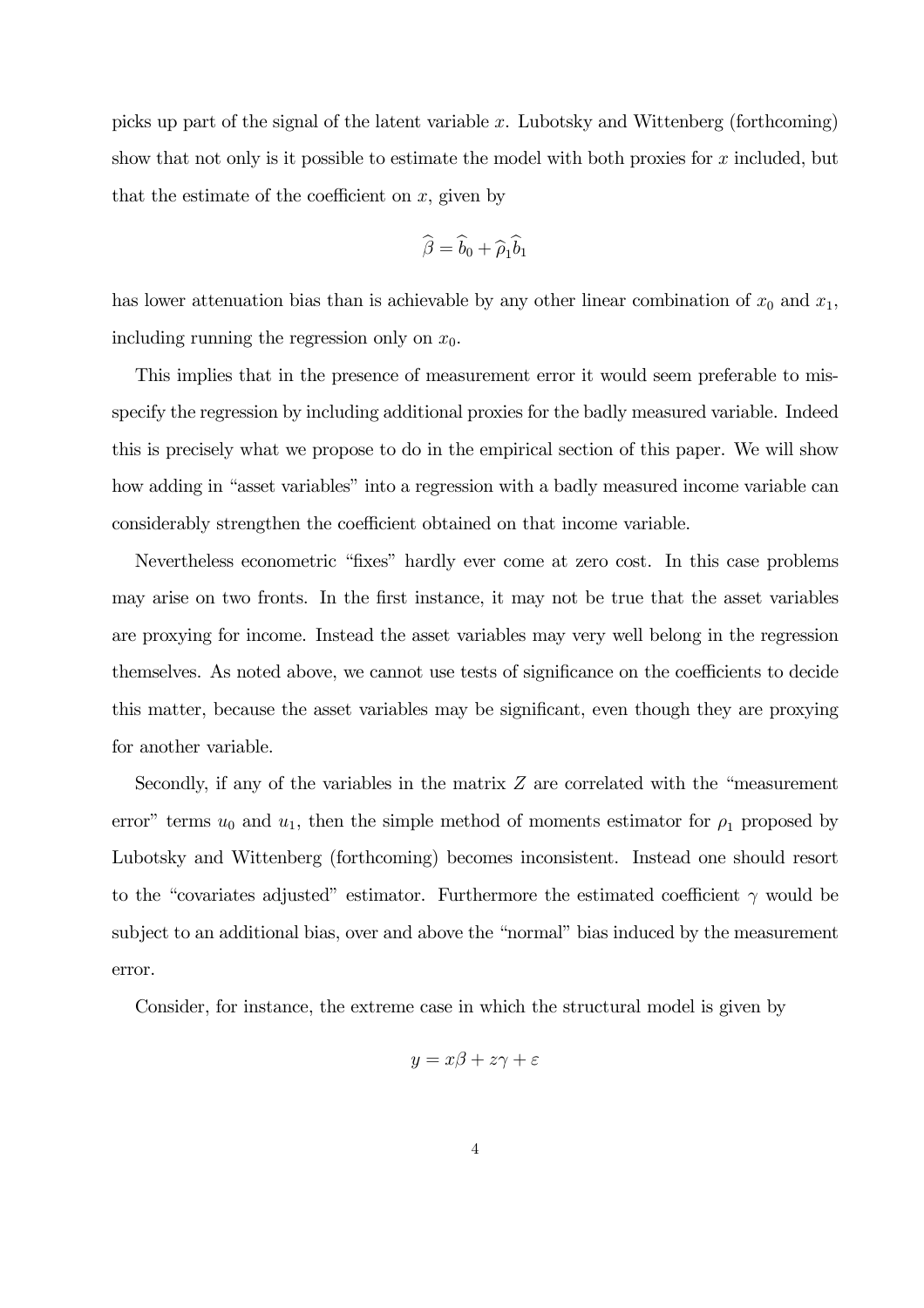and the available variables are  $x_0$ , defined as in equation 3 and the "proxy"  $x_1$  given by

$$
x_1=x\rho_1+z
$$

Estimating this regression with  $x_0$ ,  $x_1$  and z as explanatory variables, would yield expected coefficients of zero on  $x_0$ ,  $\frac{\beta}{\rho_1}$  on  $x_1$  and  $\gamma - \frac{\beta}{\rho_1}$  on  $z$ .

In short one should exercise due care when including additional proxies. The same point, of course, applies to the addition of "control variables". If these control variables are correlated with the variable of interest and there is measurement error in the system, then even a redundant variable can have a sizeable impact on the estimates.

This suggests that establishing whether a set of variables is proxying for a common latent variable would be useful in a number of different contexts. Most frequently it will be of interest to diagnose a new type of misspecification: interpreting the coefficient of a proxy variable as though it had a structural meaning, whereas it is simply reflecting part of the signal that is coming from a variable that is supposedly already included in the regression. Being able to diagnose this misspecification would aid in the proper interpretation of the coefficients.

In this paper we will introduce a set of procedures which can test for this type of misspecification under a broad set of conditions. In the process we will introduce a more efficient version of the Lubotsky-Wittenberg estimator. Indeed, the empirical examples below can most usefully be seen as extending that work.

The plan of the discussion is as follows. In the next section we introduce the central insight of this paper: that the estimator of  $\rho$  in the LW framework can best be thought of as a particular type of instrumental variable estimator. If there are covariates in the model it transpires that more instruments may become available. This in turn opens up the possibility of testing the validity of the moment conditions. We introduce this in section 3. First we show how the proxies can be tested individually and then, in sections 4 and 5 we do so for the system as a whole. This test of the overidentifying restrictions can be thought of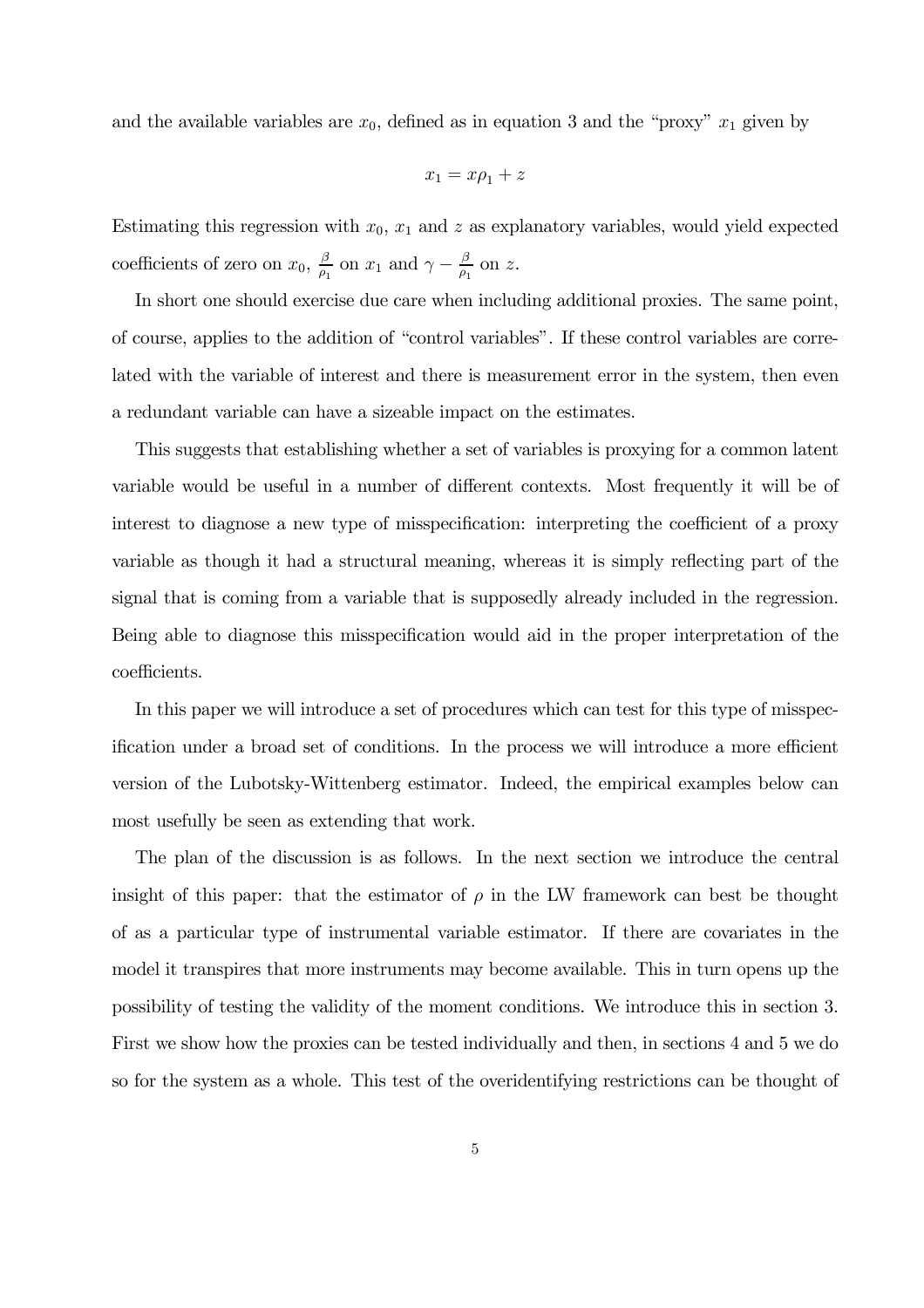as an omnibus test for all sorts of failures of the model. Acceptance of the null hypothesis, i.e. of model validity, is equivalent to accepting that the variables tested are all proxying for a common latent variable.

In section 6 we demonstrate the procedures by means of an empirical example based on the South African Time Use Survey. The example shows some of the complexities in applying the technique as well as some of the potential.

### 2 The regression with proxy variables and one covariate

Let us consider the model

$$
y = x\beta + z\gamma + \varepsilon
$$

where we assume that z is measured accurately and  $cov(x, z) = \sigma_{xz}$  is non-zero. We continue to assume that we have two proxy variables

$$
x_0 = x + u_0
$$
  

$$
x_1 = x\rho_1 + u_1
$$

where we assume that the error variables  $u_j$  are uncorrelated with x, z and  $\varepsilon$ . The estimated model is

$$
y = x_0b_0 + x_1b_1 + z\theta + \eta
$$

We have selected a different symbol for the coefficient of  $z$  to indicate that typically this will not be (not even asymptotically) equal to  $\gamma$ .

As it stands there are no intercepts in this model. We have implicitly projected all variables on a constant, i.e. we are writing the model in deviations form. This means that all the errors will automatically have zero mean, so that  $E(u_j u'_j) = \sigma_j^2 I_n$ . Hence the movement (at various stages below) between writing the model in terms of covariances or the expected values of products.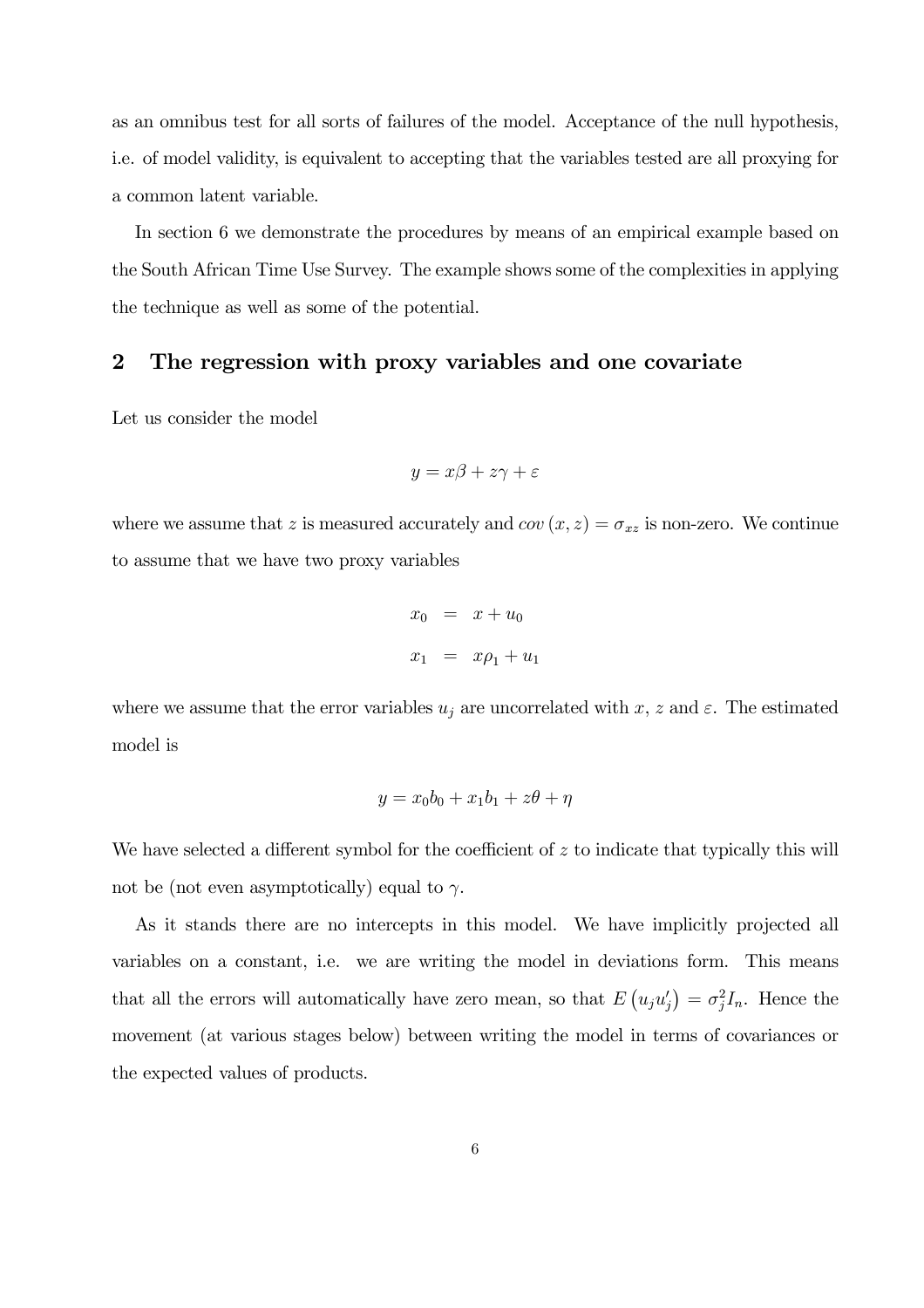The empirical information at our disposal is summarised in the following correlation matrix:

$$
\begin{bmatrix}\n\beta^2 \sigma_x^2 + 2\beta\gamma \sigma_{xz} + \gamma^2 \sigma_z^2 + \sigma_{\varepsilon}^2 & \beta \sigma_x^2 + \gamma \sigma_{xz} & \beta \rho_1 \sigma_x^2 + \gamma \rho_1 \sigma_{xz} & \beta \sigma_{xz} + \gamma \sigma_z^2 \\
\sigma_x^2 + \sigma_0^2 & \rho_1 \sigma_x^2 + \sigma_{01} & \sigma_{xz} \\
\sigma_1^2 \sigma_x^2 + \sigma_1^2 & \rho_1 \sigma_{xz} \\
\sigma_z^2 & \sigma_z^2\n\end{bmatrix}
$$

We observe that  $\rho_1$  is now **overdetermined**:  $\rho_1 = cov(y, x_1) / cov(y, x_0)$  and  $\rho_1 = cov(z, x_1) / cov(z, x_0)$ This raises the question as to how to estimate  $\rho_1$  most efficiently.

Consideration of the form of the GMM estimates of  $\rho_1$  given above, suggest that it can be thought of as an instrumental variables estimator in the regression of  $x_1$  on  $x_0$ . We have

$$
x_1 = x\rho_1 + u_1
$$
  
=  $(x_0 - u_0)\rho_1 + u_1$   
=  $x_0\rho_1 + v_1$ 

Note that this cannot be estimated consistently by OLS, since  $x_0$  is correlated with  $u_0$  and hence  $v_1$ . Since we have assumed that  $cov(y, x_1) \neq 0$ , and  $cov(y, v_1)=0$  (i.e. neither of the measurement error terms are correlated with any of the terms in the main regression),  $y$  is a legitimate instrument for  $x_1$  in this regression. This may seem somewhat surprising given that  $y$  is actually the dependent variable in a regression in which  $x_1$  is an explanatory variable. In addition note that if  $cov(z, x_1) \neq 0$  and z is uncorrelated with any of the error terms, then z is also a legitimate instrument. This suggests that the optimal estimation strategy for  $\rho_1$  is to use two-stage least squares, with y and z as instruments for  $x_0$ .

What happens if z is correlated with any of the  $u_j$  terms? In that case it would clearly be invalid to use z as an instrument. Note, however, that we can write

$$
x_1 = x_0 \rho_1 + z \phi_1 + v_1 \tag{4}
$$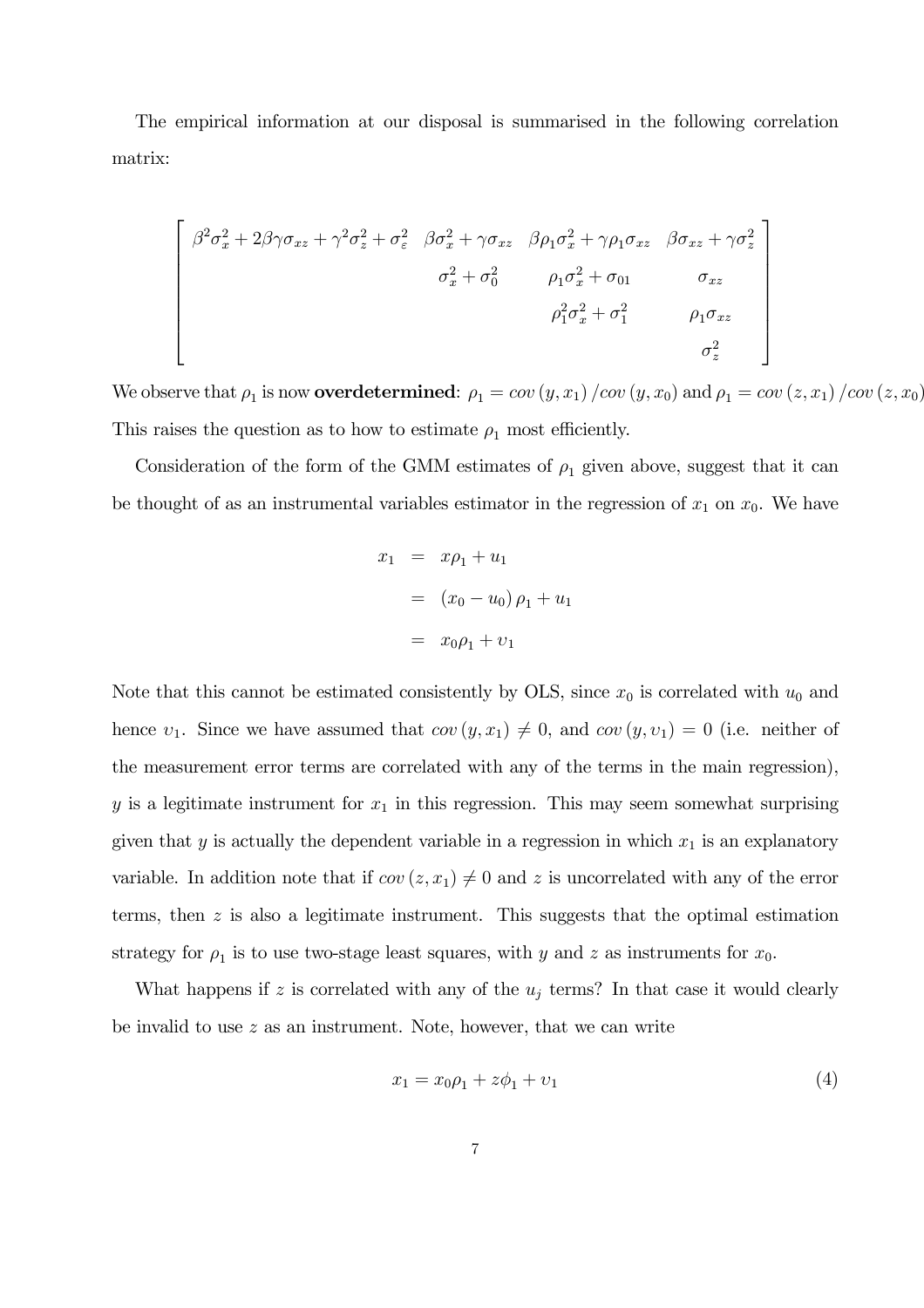where by construction  $v_1$  is now uncorrelated with z. We can estimate  $\rho_1$  and  $\phi_1$  in the standard way, using y as an instrument for  $x_0$  and z as an instrument for itself. The estimate of  $\rho_1$  obtained in this way is numerically identical to the "covariate adjusted" estimator suggested in Lubotsky and Wittenberg (forthcoming), except that we do not have to obtain the residuals first.

One advantage of writing the proxy in the form of equation 4 is that it is possible to use the estimate of  $\phi_1$  to calculate a LW estimate of  $\gamma$  similar to the LW estimate of  $\beta$ . In this case the proxy variable adjusted estimate would be

$$
\widehat{\gamma} = \widehat{\theta} + \widehat{\phi}_1 \widehat{b}_1
$$

Although  $z$  is not mismeasured, the fact that  $b_1$  is asymptotically nonzero due to the measurement error in  $x$  requires this LW adjustment to be made. With the adjustment, however, the overall bias in the estimate of  $\gamma$  would be lower than in any regression with some other linear function of  $x_0$  and  $x_1$ , in particular a regression in which only  $x_0$  is used as an explanatory variable. This follows, by extension, from the results in Lubotsky and Wittenberg (forthcoming).

### 3 Estimation and testing of  $\rho$  and  $\phi$  proxy by proxy

We will now consider the more general model

$$
y = x\beta + Z\gamma + \varepsilon \tag{5a}
$$

$$
x_0 = x + u_0 \tag{5b}
$$

$$
x_1 = x\rho_1 + Z_{(1)}\phi_1 + u_1 \tag{5c}
$$

$$
x_k = x\rho_k + Z_{(k)}\phi_k + u_k \tag{5d}
$$

where  $cov(\varepsilon, u_j) = 0$ . Furthermore we assume that  $E(Z' u_0) = 0$ . Since Z is assumed to contain a column of ones this implies that  $u_0$  has mean zero. Consequently  $x_0$  is an instance

···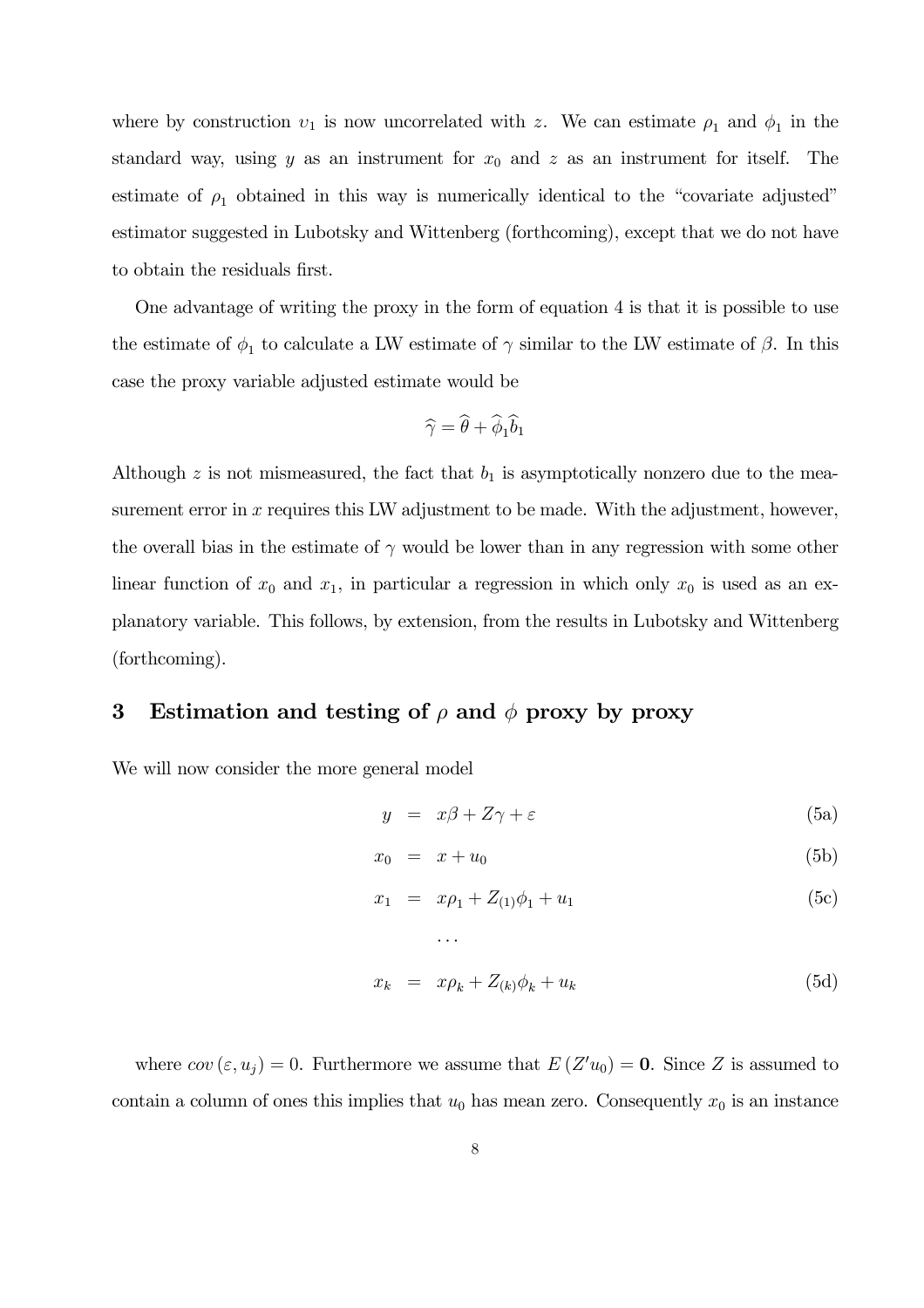of "classical measurement error". If this assumption is violated, the LW procedure can still be applied, but the coefficients of the Z variables that are correlated with  $u_0$  will not be correctable by means of the procedure outlined below. We allow the other  $k$  proxies for  $x$ , viz.  $x_1, \ldots, x_k$  to be more flexibly defined. In particular we suppose that the deviations from the latent variable x may be systematic and explicable in terms of some of the covariates.

We assume that the matrix of covariates  $Z$  can be partitioned as

$$
Z = \left[ \begin{array}{cc} Z_{(i)} & Z_{-(i)} \end{array} \right]
$$

into variables  $Z_{(i)}$  that have a direct effect on the proxy  $x_i$ , when controlling for the latent variable x, as well as variables  $Z_{-(i)}$  that are correlated with  $x_i$  only through x. If there is a variable that is orthogonal to x and  $x_i$  we will include it in  $Z_{(i)}$  to remove any ambiguity. It will generally be the case that  $Z_{(i)}$  will contain at least a column of ones for the intercept. With constants in all equations we can assume that all error terms are mean zero. Finally we assume that  $Z_{-(i)}$  is also non-empty. Note that in many applications including the ones reported on below we may be able to partition the matrix in the same way for every proxy.

With these assumptions, we can write the  $i$ -th proxy as

$$
x_i = x_0 \rho_i + Z_{(i)} \phi_i + u_i - u_0 \rho_i
$$
  
= 
$$
M_{(i)} \delta_i + v_i
$$
 (6)

where 
$$
M_{(i)} = \begin{bmatrix} x_0 & Z_{(i)} \end{bmatrix}
$$
 and  $\delta_i = \begin{bmatrix} \rho_i \\ \phi_i \end{bmatrix}$ . Furthermore by our assumptions,

$$
Z'\left(x_i - x_0\rho_i - Z_{(i)}\phi_i\right) = 0 \tag{7a}
$$

$$
y'\left(x_i - x_0\rho_i - Z_{(i)}\phi_i\right) = 0 \tag{7b}
$$

and hence  $\rho_i$  and the coefficient vector  $\phi_i$  can be consistently estimated by instrumental variables. In addition, provided that  $Z_{-(i)}$  is non-empty our estimates are over-determined. An appropriate estimator for this equation would therefore be the generalised IV estimator,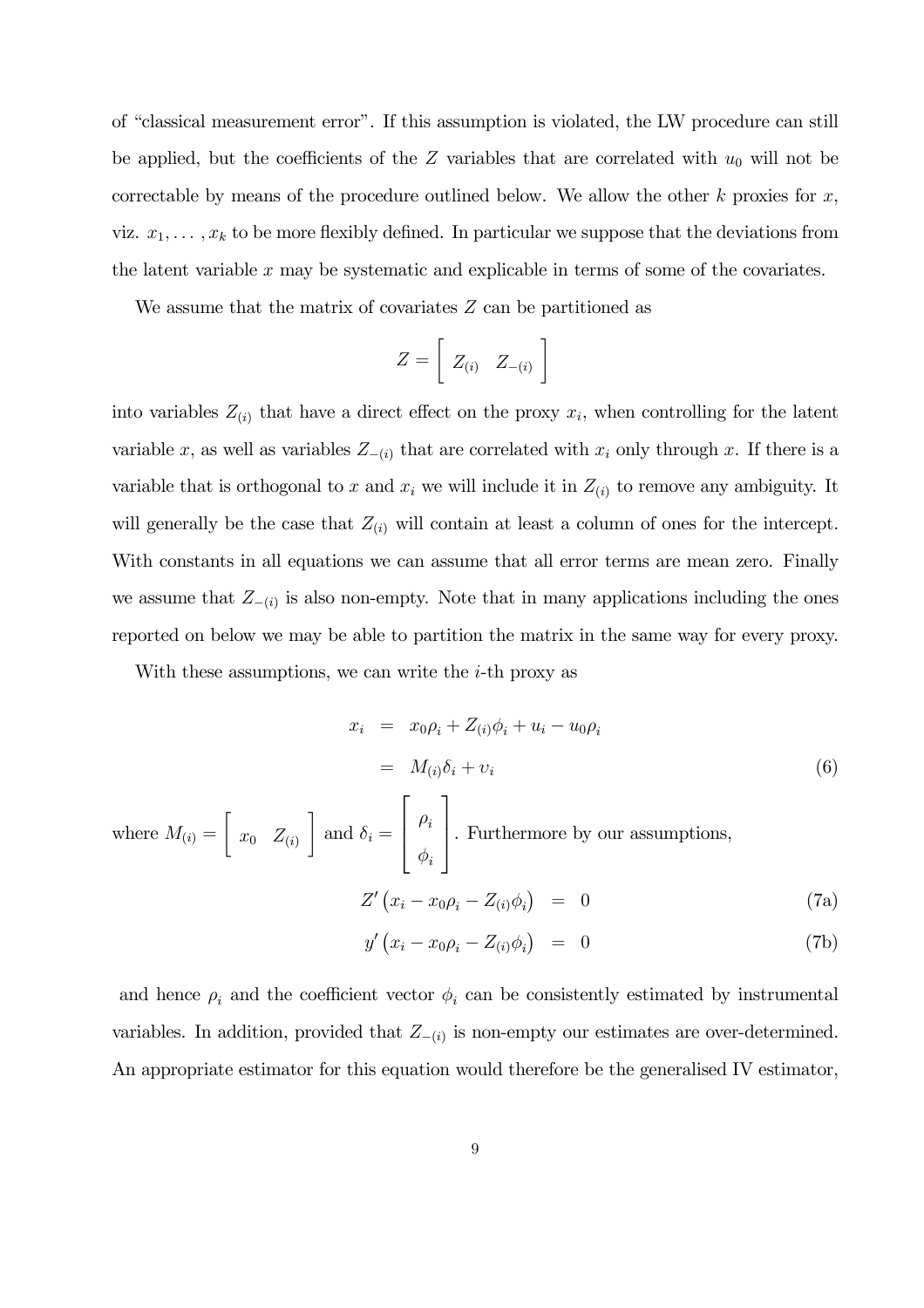or two-stage least squares estimator

$$
\widehat{\delta}_{i} = \left( M'_{(i)} Z_y \left( Z'_y Z_y \right)^{-1} Z'_y M_{(i)} \right)^{-1} M'_{(i)} Z_y \left( Z'_y Z_y \right)^{-1} Z'_y x_i \tag{8}
$$

where  $Z_y$  is the matrix of instruments, i.e.

$$
Z_y = \left[ \begin{array}{cc} y & Z \end{array} \right] \tag{9}
$$

With these estimates for  $\rho_i$  and  $\phi_i$  the LW estimates of  $\beta$  and  $\gamma$  will be given by

$$
\widehat{\beta} = b_0 + \sum_{i=1}^{k} \widehat{\rho}_i b_i \tag{10a}
$$

$$
\widehat{\gamma}_j = \widehat{\theta}_j + \sum_{i=1}^k \widehat{\phi}_{ij} b_i \tag{10b}
$$

where  $\widehat{\theta}_j$  is the unadjusted coefficient on  $z_j$  in the multiple regression with all the proxies included and where  $\widehat{\phi}_{ij} = 0$  if  $z_j \notin Z_{(i)}$ .

If  $Z_{-(i)}$  is non-empty it is possible to test for the validity of the LW model by means of a test of the overidentifying restrictions. A particularly easy form of such a test is described in Davidson and MacKinnon (1993, p.236). They show that n times the uncentered  $R^2$  from a regression of the IV residuals on the instruments Z is distributed as  $\chi^2$  with degrees of freedom equal to the degree of overidentification. In this case the degree of overidentification is exactly equal to the number of variables in  $Z_{-(i)}$ .

The null hypothesis for this test is that the moment conditions in equations 7 are all valid. This hypothesis could be rejected for a number of reasons:

- 1.  $\varepsilon$  is correlated with any of the  $u_i$  terms
- 2. one or more of the covariates in  $Z_{-(i)}$  is correlated with any of the  $u_i$  terms
- 3. The proxy model is misspecified, i.e. it is not the case that

$$
x_i = x_0 \rho_i + Z_{(i)} \phi_i + v_i
$$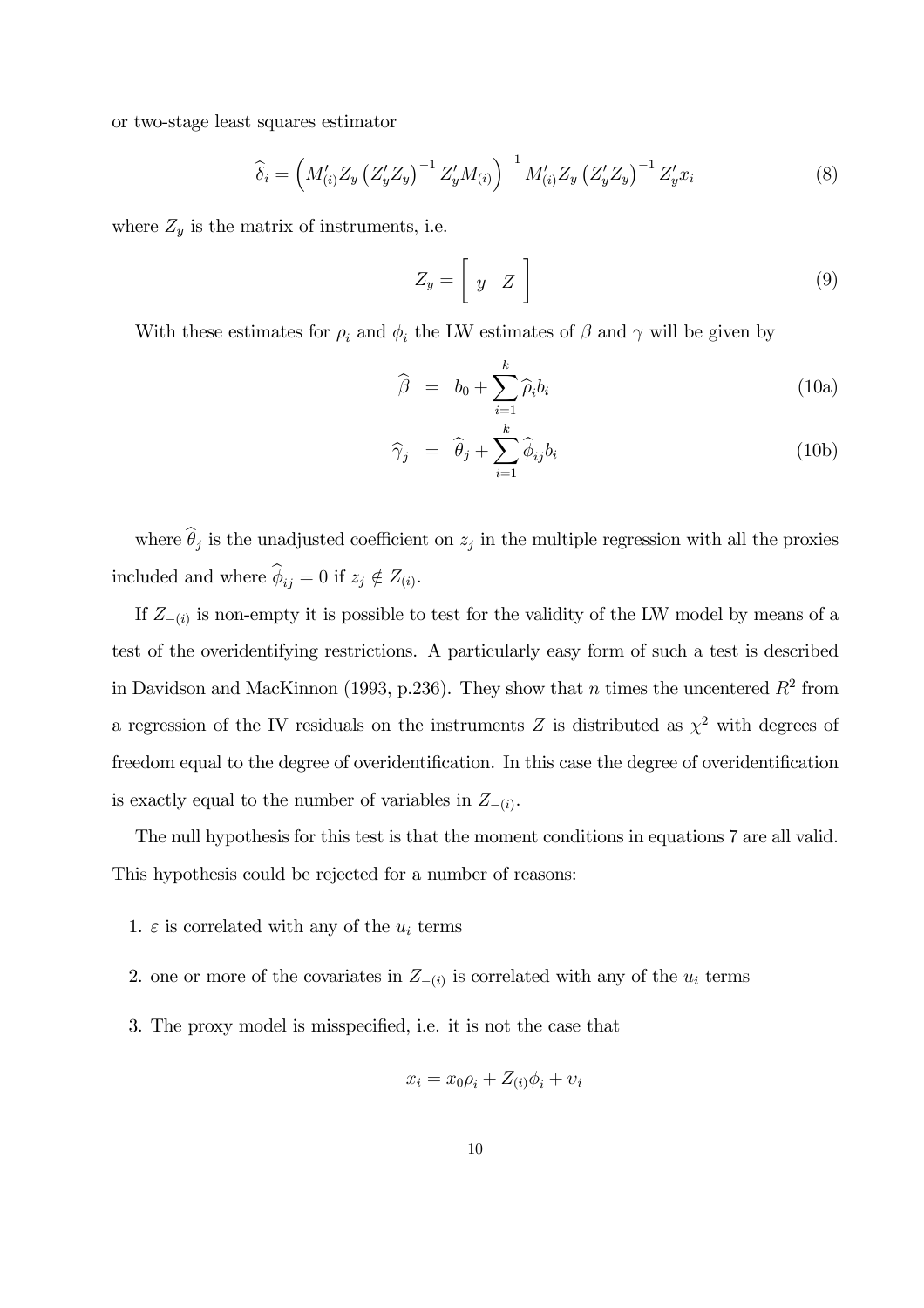This could be due to either the fact that it is not the case that

$$
x_i = x\rho_i + Z_{(i)}\phi_i + u_i
$$

or that it is not the case that

$$
x_0=x+u_0
$$

#### 4. The main regression model is misspecified

Most of these would be reasons for being sceptical about the validity of applying the LW model. If the test fails for the second reason, however, it would be possible to re-partition the covariates and include the offending variables in the controls  $Z_{(i)}$ . If all covariates end up being included it is, of course, no longer possible to test the model. This may also be an indication that the LW model is of dubious value.

As an aside, we note that the "covariates adjusted" estimator of  $\rho$  suggested in Lubotsky and Wittenberg (forthcoming) is identical to the estimate obtained if  $Z_{(i)} = Z$ , i.e. if none of the covariates was a legitimate instrument. We would expect therefore that the procedure outlined above should lead to more efficient estimates than that given in the original paper.

## 4 Systems estimation of  $\rho$  and  $\phi$

According to the model given in equations 5 there are k equations of the type 6 to estimate. We can "stack" these equations in the standard way:

$$
\begin{bmatrix} x_1 \\ x_2 \\ \vdots \\ x_k \end{bmatrix} = \begin{bmatrix} M_{(1)} & 0 & \cdots & 0 \\ 0 & M_{(2)} & \cdots & 0 \\ \vdots & \vdots & \ddots & \vdots \\ 0 & 0 & \cdots & M_{(k)} \end{bmatrix} \begin{bmatrix} \delta_1 \\ \delta_2 \\ \vdots \\ \delta_k \end{bmatrix} + \begin{bmatrix} v_1 \\ v_2 \\ \vdots \\ v_k \end{bmatrix}
$$
(11)  

$$
\mathbf{x}_v = \mathbf{M} \delta + \mathbf{v}_v
$$
(12)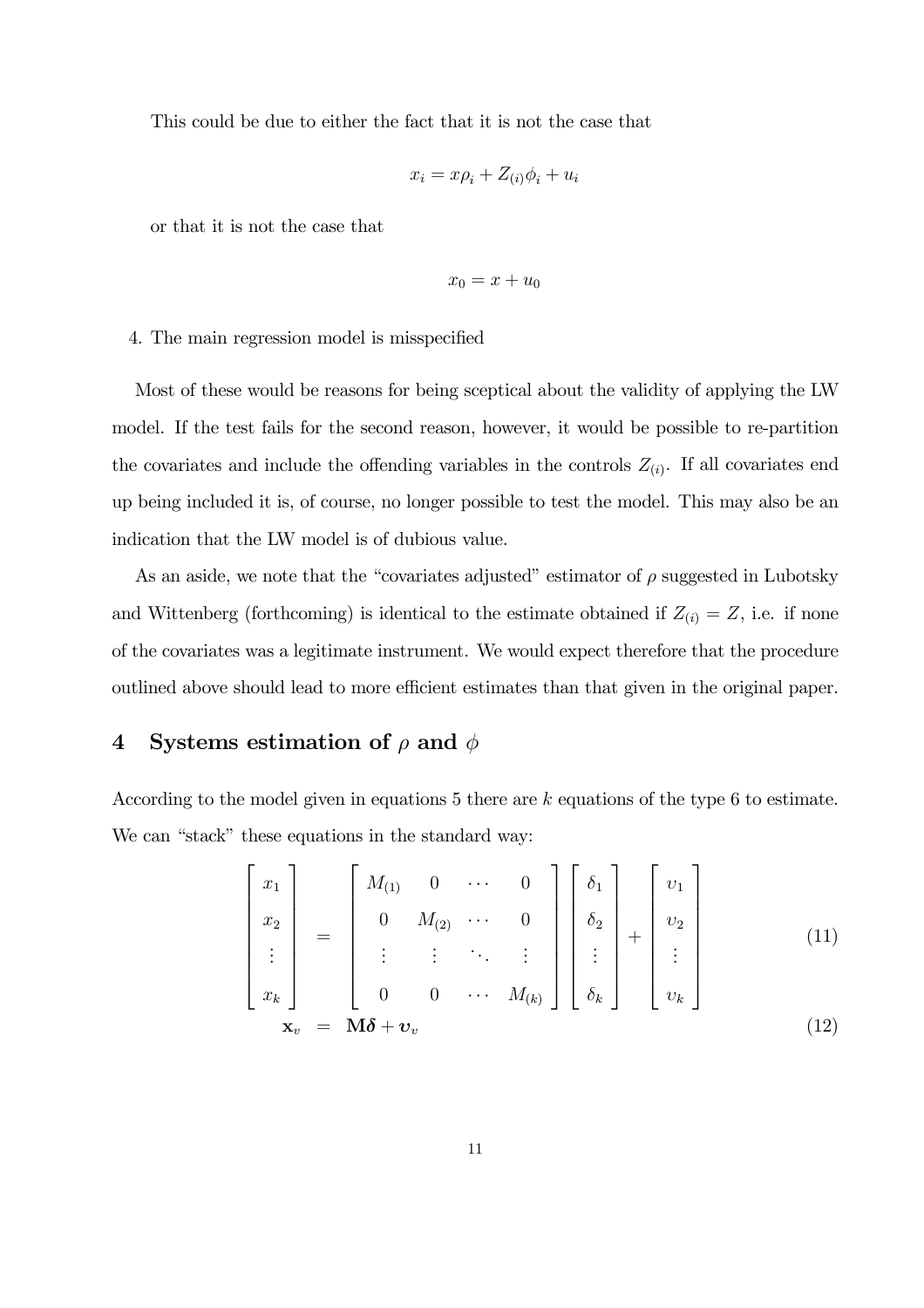In the special case where the same control variables  $Z_{(i)} = Z_u$  are used in every equation the matrix M takes on the particularly simple form

$$
\mathbf{M} = I_k \otimes \left[ x_0 \ Z_u \right]
$$
  
=  $I_k \otimes M_x$  (13)

where  $M_x =$ ·  $x_0$   $Z_u$ ¸ .

The systems version of the proxy by proxy estimation outlined above would be to define the matrix of instruments

$$
\mathbf{Z}_{v} = \begin{bmatrix} Z_{y} & 0 & \cdots & 0 \\ 0 & Z_{y} & \cdots & 0 \\ \vdots & \vdots & \ddots & \vdots \\ 0 & 0 & \cdots & Z_{y} \end{bmatrix}
$$
\n
$$
= I_{k} \otimes Z_{y} \tag{14}
$$

and then define the "2SLS" estimator

$$
\widehat{\boldsymbol{\delta}}_{2SLS} = \left(\mathbf{M}'\mathbf{Z}_v\left(\mathbf{Z}_v'\mathbf{Z}_v\right)^{-1}\mathbf{Z}_v'\mathbf{M}\right)^{-1}\mathbf{M}'\mathbf{Z}_v\left(\mathbf{Z}_v'\mathbf{Z}_v\right)^{-1}\mathbf{Z}_v'\mathbf{x}_v
$$
\n(15)

which is numerically equal to the proxy by proxy estimation of  $\delta$  given in equation 8.

This estimator, however, may not be efficient, since the covariance matrix of  $v<sub>v</sub>$  is not diagonal. It is obvious that the vector  $v_i$  and the vector  $v_j$  are correlated. In fact a typical covariance between an element of  $v_i$  and  $v_j$  will be given by  $cov(v_i, v_j) = cov(u_i - u_0 \rho_i, u_j - u_0 \rho_j) =$  $\sigma_{ij} - \rho_j \sigma_{0i} - \rho_i \sigma_{0j} + \rho_i \rho_j \sigma_0^2$ . Let us denote this as  $v_{ij}$ . Then

$$
E(\boldsymbol{v}_v \boldsymbol{v}'_v) = \Psi
$$

$$
= \Sigma \otimes I_n
$$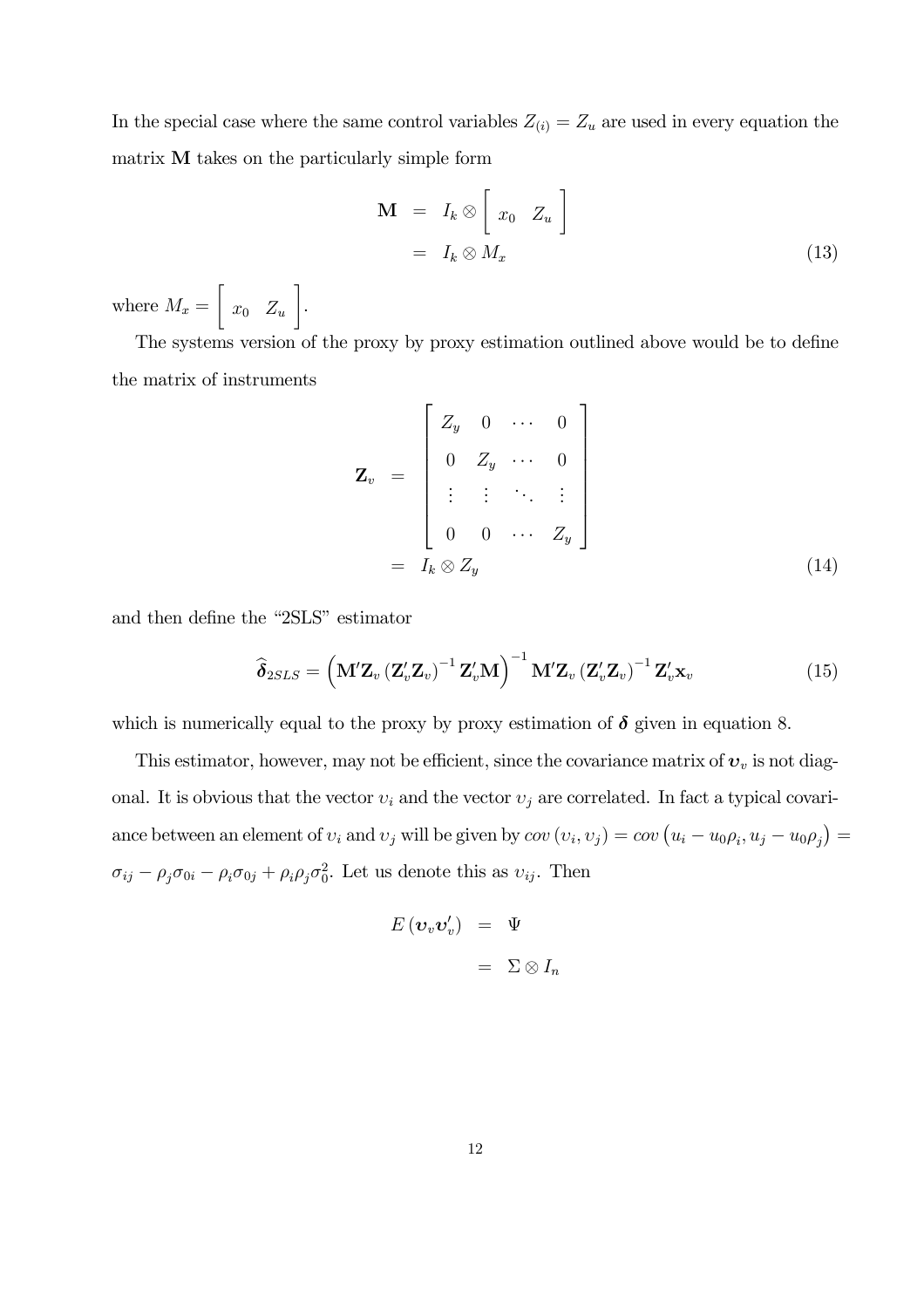where

$$
\Sigma = \begin{bmatrix} v_{11} & v_{12} & \cdots & v_{1k} \\ v_{12} & v_{22} & \cdots & v_{2k} \\ \vdots & \vdots & \ddots & \vdots \\ v_{1k} & v_{2k} & \cdots & v_{kk} \end{bmatrix}
$$

This suggests that the system of proxy equations could be more efficiently estimated as a system, taking these cross-equation correlations into account.

A brief consideration of the formal properties of the model shows that the GLS estimator of the system is identical to the three stage least squares estimator described in the literature (Davidson and MacKinnon 1993, Mittelhammer, Judge and Miller 2000). This means that estimation of  $\delta$  and hence  $\rho$  can proceed with readily available software. Furthermore the asymptotic properties of this estimator are well established.

Nevertheless it is useful to briefly go through the derivation of the estimator, since we will use some of the intermediate results in section 5. We follow the treatment in Mittelhammer et al. (2000, pp.462—465) and develop the estimator as the optimal GMM estimator from the population moment condition

$$
E\left(\mathbf{Z}_{v}'\left(\mathbf{x}_{v}-\mathbf{M}\boldsymbol{\delta}\right)\right)=\mathbf{0}\tag{16}
$$

This yields the sample counterpart

$$
\frac{1}{n}\mathbf{Z}_v'\left(\mathbf{x}_v\!-\!\mathbf{M}\boldsymbol{\delta}\right)=\mathbf{0}
$$

and hence the GMM estimator

$$
\widehat{\boldsymbol{\delta}}\left(\mathbf{W}\right) = \left[\mathbf{M}'\mathbf{Z}_v\mathbf{W}\mathbf{Z}_v'\mathbf{M}\right]^{-1}\mathbf{M}'\mathbf{Z}_v\mathbf{W}\mathbf{Z}_v'\mathbf{x}_v\tag{17}
$$

for some positive definite weighting matrix **W**. Indeed with  $\mathbf{W} = (\mathbf{Z}_{v}^{\prime} \mathbf{Z}_{v})^{-1}$  we get the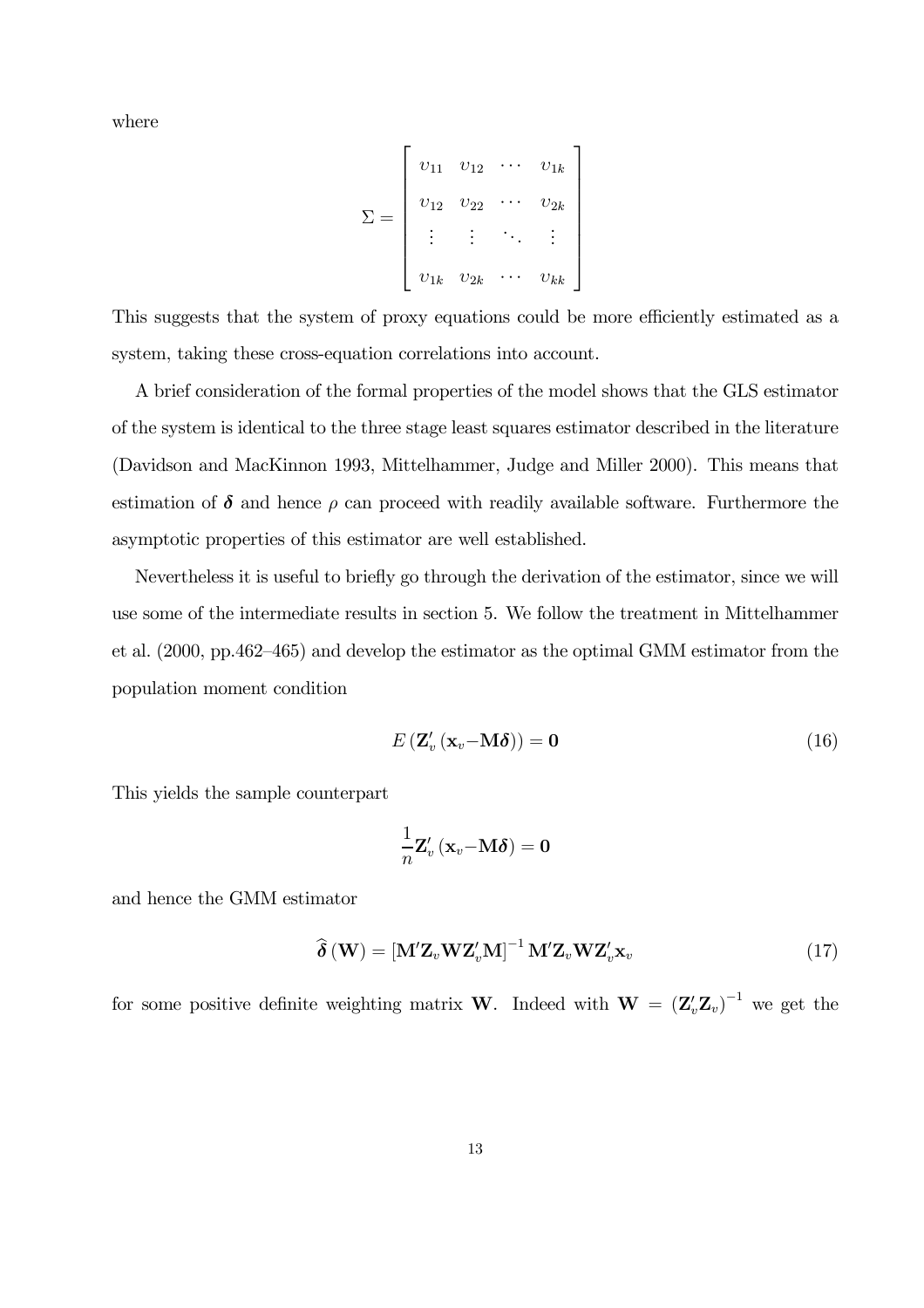"2SLS" estimator of equation 15. The **optimal** weighting matrix, however, is

$$
w_*^{-1} = cov\left(n^{-\frac{1}{2}}\mathbf{Z}_v'\mathbf{v}_v\right)
$$
  
=  $n^{-1}E\left(\mathbf{Z}_v'\mathbf{v}_v\mathbf{v}_v'\mathbf{Z}_v\right)$   
=  $n^{-1}E\left(\left(I_k \otimes Z_y\right)'(\Sigma \otimes I_n)\left(I_k \otimes Z_y\right)\right)$   
=  $\Sigma \otimes E\left(n^{-1}Z_y'Z_y\right)$  (18)

W is therefore proportional to  $\Sigma^{-1} \otimes (Z_y' Z_y)^{-1}$  and the corresponding GMM estimator is given by

$$
\delta_{GMM} = \left[\mathbf{M}'\left(\Sigma^{-1}\otimes Z_y\left(Z'_yZ_y\right)^{-1}Z'_y\right)\mathbf{M}\right]^{-1}\mathbf{M}'\left(\Sigma^{-1}\otimes Z_y\left(Z'_yZ_y\right)^{-1}Z'_y\right)\mathbf{x}_v\tag{19}
$$

The matrix  $\Sigma$  is unknown, but can be consistently estimated using the residuals from any consistent GMM estimator. The 2SLS estimator (15) is particularly convenient in this regard. We have

$$
\widehat{\Sigma}_{ij} = \frac{1}{n} \widehat{v}'_i \widehat{v}_j
$$

where  $\hat{v}_i$  and  $\hat{v}_j$  are the vectors of residuals from the *i*-th and *j*-th proxy estimation respectively. Using this in place of  $\Sigma$  gives the estimated weighting matrix

$$
\widehat{\mathbf{W}} = \widehat{\Sigma}^{-1} \otimes \left( Z_y' Z_y \right)^{-1} \tag{20}
$$

and correspondingly the estimated optimal GMM estimator  $\hat{\delta}_{GMM}$  or three-stage least squares estimator.

In the case where the same control variables  $Z_{(i)} = Z_u$  are used in every equation, we can substitute equation 13 into equation 19. This yields

$$
\widehat{\boldsymbol{\delta}}_{GMM} = \left[ \widehat{\Sigma}^{-1} \otimes M'_x Z_y \left( Z'_y Z_y \right)^{-1} Z'_y M_x \right]^{-1} \left[ \widehat{\Sigma}^{-1} \otimes M'_x Z_y \left( Z'_y Z_y \right)^{-1} Z'_y \right] \mathbf{x}_v
$$
\n
$$
= \left\{ I_k \otimes \left( M'_x Z_y \left( Z'_y Z_y \right)^{-1} Z'_y M_x \right)^{-1} M'_x Z_y \left( Z'_y Z_y \right)^{-1} Z'_y \right\} \mathbf{x}_v \tag{21}
$$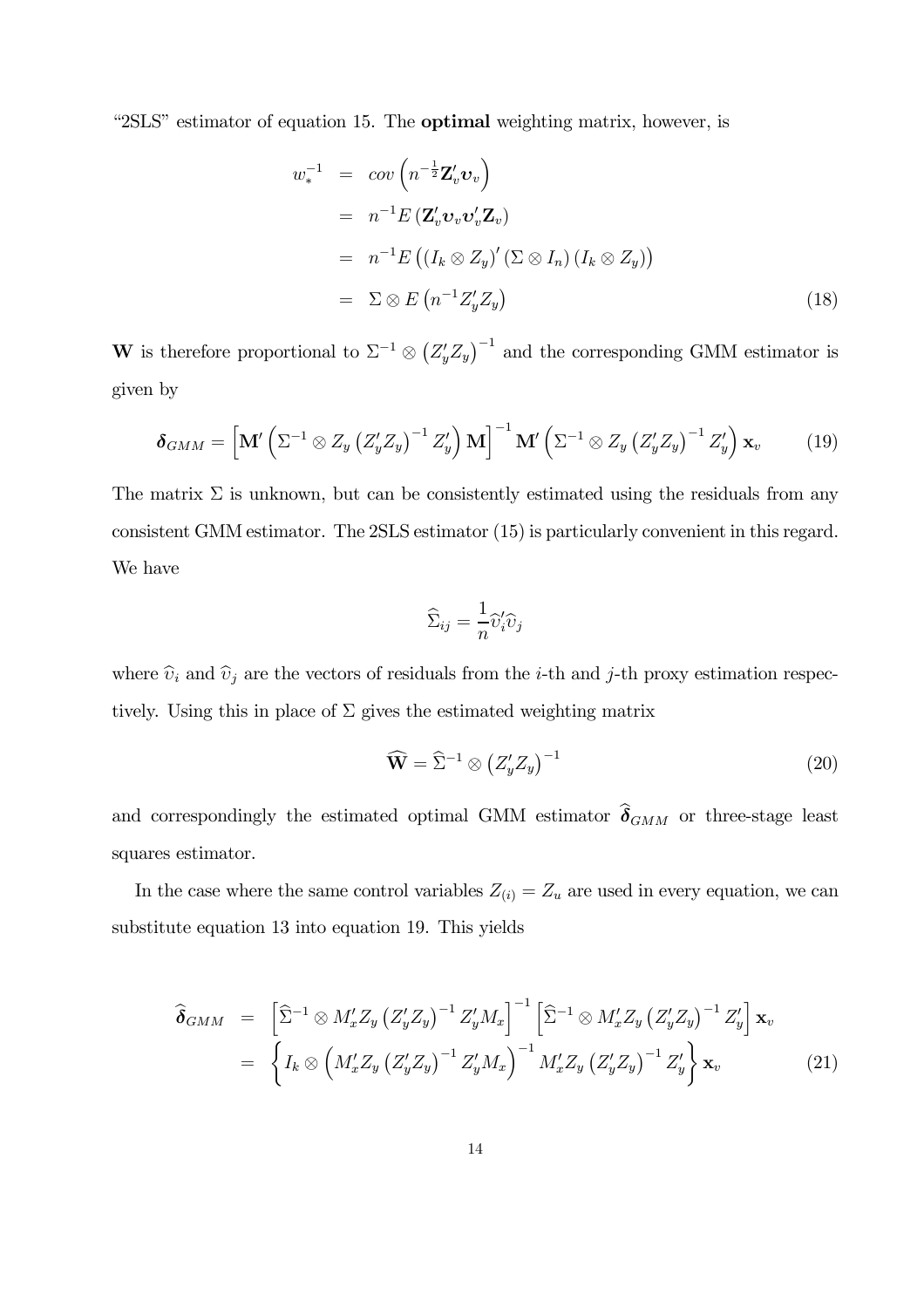This, however, is numerically identical to the proxy by proxy estimation of  $\delta$  by 2SLS! This finding parallels the result that least squares estimation and GLS estimation of a SUR system with **identical** X matrices are equal (see for instance Mittelhammer et al. 2000, p.453).

### 5 Specification testing

Just as it is possible to test the overidentifying restrictions proxy by proxy, it is possible to do so on the system as a whole. The appropriate test statistic in this case will be given by

$$
\left[\mathbf{Z}'_v\left(\mathbf{x}_v-\mathbf{M}\widehat{\boldsymbol{\delta}}_{GMM}\right)\right]'\widehat{\mathbf{W}}\left[\mathbf{Z}'_v\left(\mathbf{x}_v-\mathbf{M}\widehat{\boldsymbol{\delta}}_{GMM}\right)\right] \stackrel{d}{\rightarrow} \chi^2\left(d\right)
$$

(Mittelhammer et al. 2000, pp.438–9) where  $\widehat{W}$  is given by equation 20 and d is the degree of overidentification, i.e. the number of instruments used in the system as a whole minus the number of moment equations. The test statistic  $\tau$  can be simplified to

$$
\widehat{\upsilon}'_v\left(\widehat{\Sigma}^{-1}\otimes Z_y\left(Z'_yZ_y\right)^{-1}Z'_y\right)\widehat{\upsilon}_v
$$

where  $\hat{v}_v$  is the vector of stacked IV residuals. Now note that this is equivalent to

$$
\widehat{\upsilon}'_v\left(I_k\otimes Z_y\left(Z'_yZ_y\right)^{-1}Z'_y\right)'\left(\widehat{\Sigma}^{-1}\otimes I_n\right)\left(I_k\otimes Z_y\left(Z'_yZ_y\right)^{-1}Z'_y\right)\widehat{\upsilon}_v
$$

Let

$$
\widehat{\widehat{v}} = \left(I_k \otimes Z_y \left(Z'_y Z_y\right)^{-1} Z'_y\right) \widehat{v}_v
$$

This is the vector of fitted values from the artificial regression of the residuals  $\hat{v}_v$  on the matrix of instruments  $\mathbf{Z}_v$ . Hence the test statistic can also be written as

$$
\widehat{\widehat{v}}'\left(\widehat{\Sigma}^{-1}\otimes I_n\right)\widehat{\widehat{v}}
$$

In the trivial case where this estimator is applied to a "system" of only one equation  $\widehat{\Sigma}^{-1} =$  $\hat{\sigma}^{-2}$  and the test statistic is identical to  $nR_u^2$  in the regression of  $\hat{v}_v$  on  $\mathbf{Z}_v$ . Whenever  $\hat{\Sigma}^{-1}\otimes I_n$ is **not** equal to  $\hat{\sigma}^{-2}I_{kn}$ , however, this statistic will not be computable in this manner. Instead,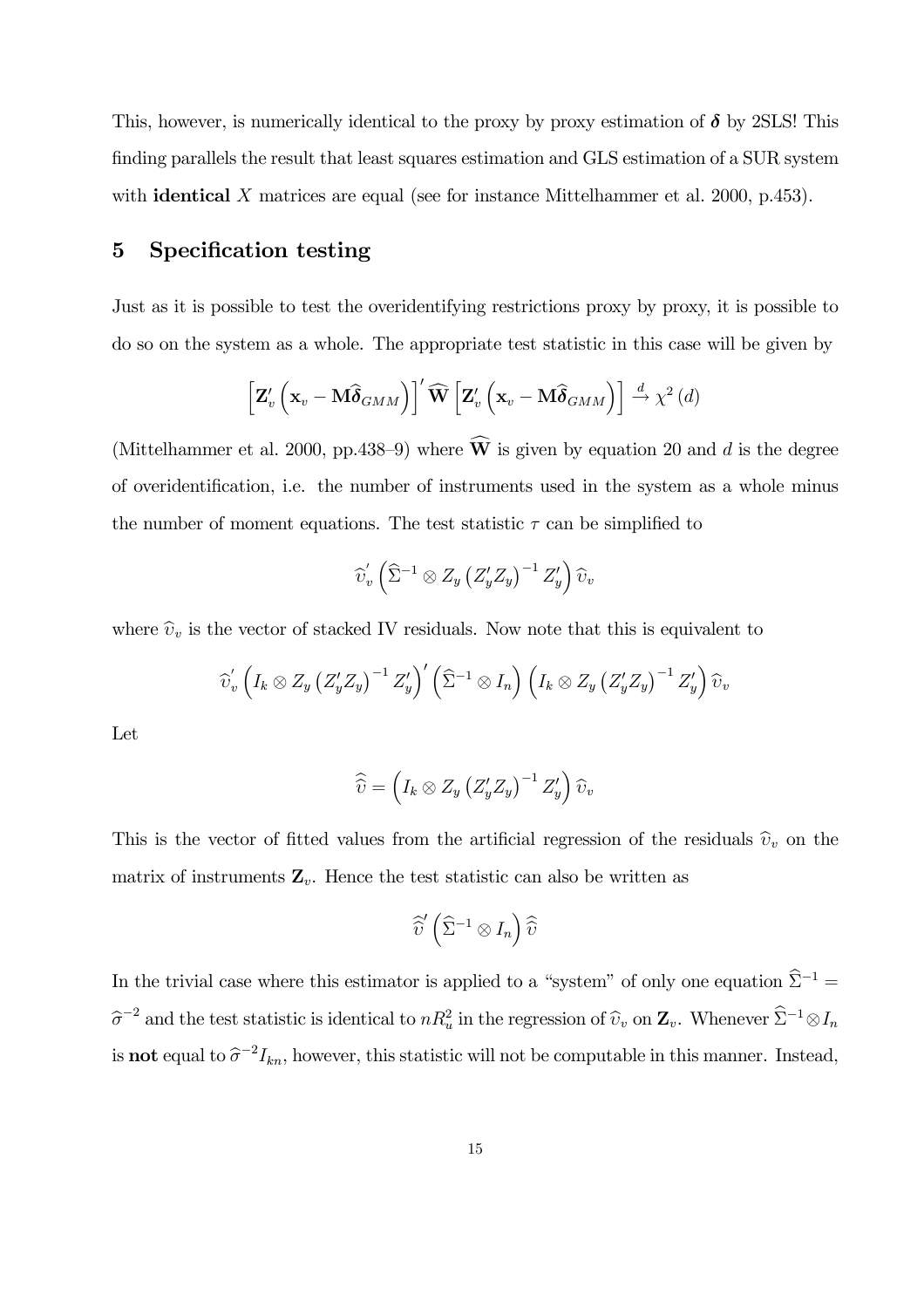let

$$
\widehat{\Sigma}^{-1} = \left[\begin{array}{cccc} \alpha_{11} & \alpha_{12} & \cdots & \alpha_{1k} \\ \alpha_{21} & \alpha_{22} & \cdots & \alpha_{2k} \\ \vdots & \vdots & \ddots & \vdots \\ \alpha_{k1} & \alpha_{k2} & \cdots & \alpha_{kk} \end{array}\right]
$$

and let  $\widehat{v}_i$  refer (in the obvious way) to the vector of fitted values corresponding to the *i*-th proxy then

$$
\widehat{v} \left( \widehat{\Sigma}^{-1} \otimes I_n \right) \widehat{v} = \begin{bmatrix} \widehat{v}_1 & \widehat{v}_2 & \cdots & \widehat{v}_k \end{bmatrix} \begin{bmatrix} \alpha_{11} I_n & \alpha_{12} I_n & \cdots & \alpha_{1k} I_n \\ \alpha_{21} I_n & \alpha_{22} I_n & \cdots & \alpha_{2k} I_n \\ \vdots & \vdots & \ddots & \vdots \\ \alpha_{k1} I_n & \alpha_{k2} I_n & \cdots & \alpha_{kk} I_n \end{bmatrix} \begin{bmatrix} \widehat{v}_1 \\ \widehat{v}_2 \\ \vdots \\ \widehat{v}_k \end{bmatrix}
$$

$$
= \begin{bmatrix} \sum_{i=1}^k \alpha_{i1} \widehat{v}_i & \sum_{i=1}^k \alpha_{i2} \widehat{v}_i' & \cdots & \sum_{i=1}^k \alpha_{ik} \widehat{v}_i' \\ \vdots \\ \widehat{v}_k \end{bmatrix} \begin{bmatrix} \widehat{\widehat{v}}_1 \\ \widehat{\widehat{v}}_2 \\ \vdots \\ \widehat{v}_k \end{bmatrix}
$$

$$
= \sum_{i=1}^k \sum_{j=1}^k \alpha_{ij} \widehat{v}_i' \widehat{\widehat{v}}_j
$$
(22)

If we define the matrix  $B$  as

$$
B_{ij} = \widehat{v}_i' \widehat{v}_j
$$

and we note that  $B$  is symmetric, it is easy to see that

$$
\sum_{i=1}^{k} \sum_{j=1}^{k} \alpha_{ij} \widehat{\widetilde{v}}_{i}^{\prime} \widehat{\widetilde{v}}_{j} = tr\left(\widehat{\Sigma}^{-1} B\right)
$$

If the artificial regression fits perfectly, so that  $\widehat{v}_j = \widehat{v}_j$ , then  $B = n\widehat{\Sigma}$  and the test statistic will be kn.

The important point to note is that the calculation of the test statistic does not require the formation of any  $kn \times kn$  matrices. Indeed provided that one uses the same partition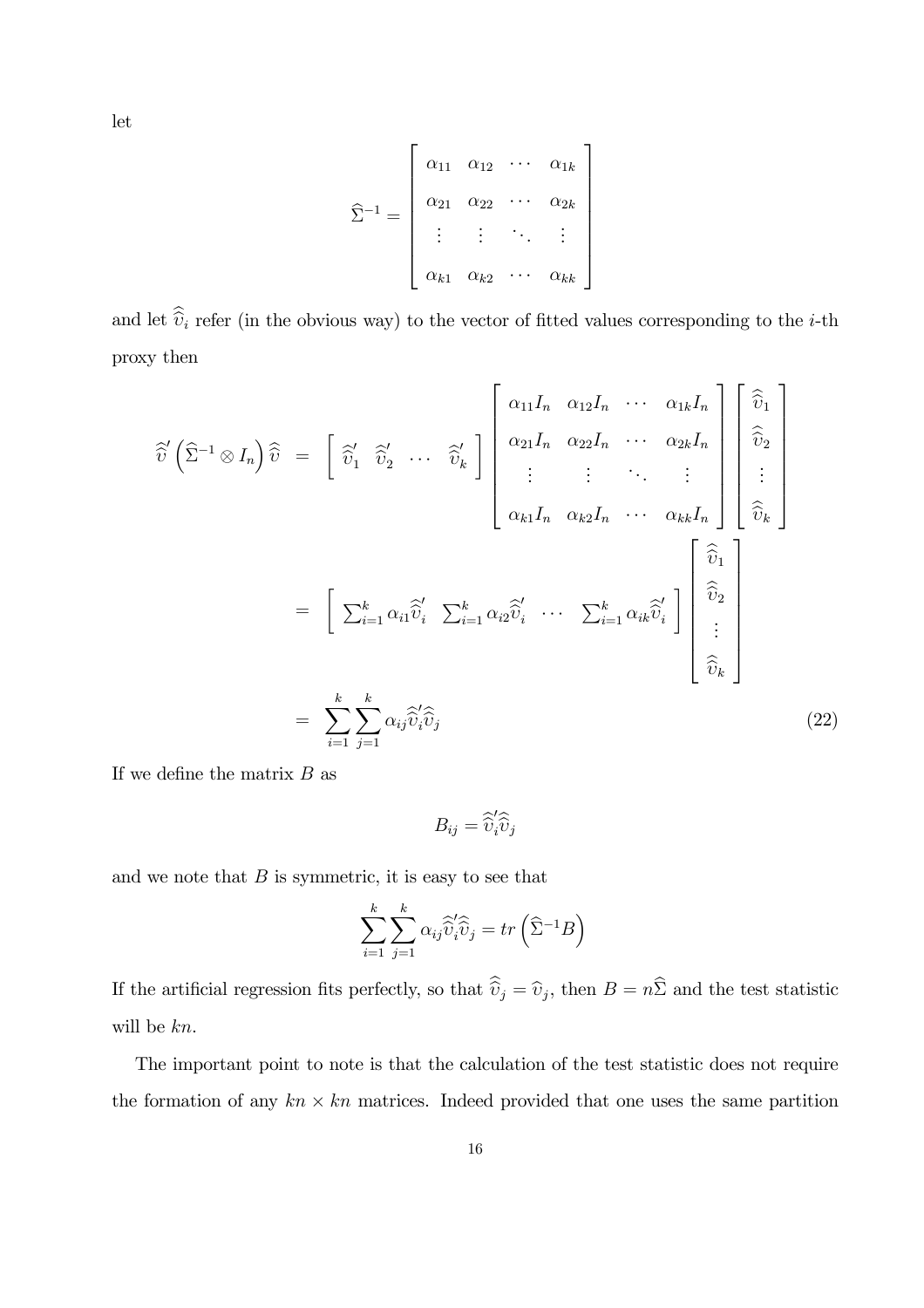of the Z matrix in each proxy equation there is no need to compute anything other than the proxy-by-proxy two stage least squares estimates and the residuals from them. Even in this case one may want to utilise three stage least squares routines since these conveniently calculate the matrix  $\hat{\Sigma}$ . Certainly one will need to do so if one wanted to test restrictions on the  $\rho$  vector.

In the case where the same controls are used in each proxy equation it is easy to calculate the degrees of freedom for the hypothesis test. If we let the number of variables that are not in  $Z_u$  be l, i.e.

$$
l = rank(Z) - rank(Z_u)
$$

then the degrees of freedom for the test will be  $d = lk$ , i.e. the number of instruments  $(rank (Z) + 1) k$  used less the number of moment equations, i.e.  $(1 + rank (Z_u)) k$ .

The null hypothesis for this test is that the moment condition given in equation 16 holds. As we noted above, a rejection of the null can occur for a number of different reasons:

- A correlation between  $\varepsilon$  and any of the  $u_i$  terms. In this case y would cease to be an appropriate instrument. This implies that the proxy variable  $x_i$  is not proxying only for the latent variable  $x$ , but should be in the main regression.
- A correlation between any of the  $z_j$  variables used as instruments and any of the  $u_i$ terms. In this case  $z_j$  should be treated as a control in equation i and not as an instrument.
- A misspecification of any of the proxy variable equations
- A misspecification of the main regression

In short rejection of the null hypothesis should probably be taken as evidence that the model should be seriously rethought, although it may be technically possible to respecify it in ways that provide consistent estimates of  $\rho$ .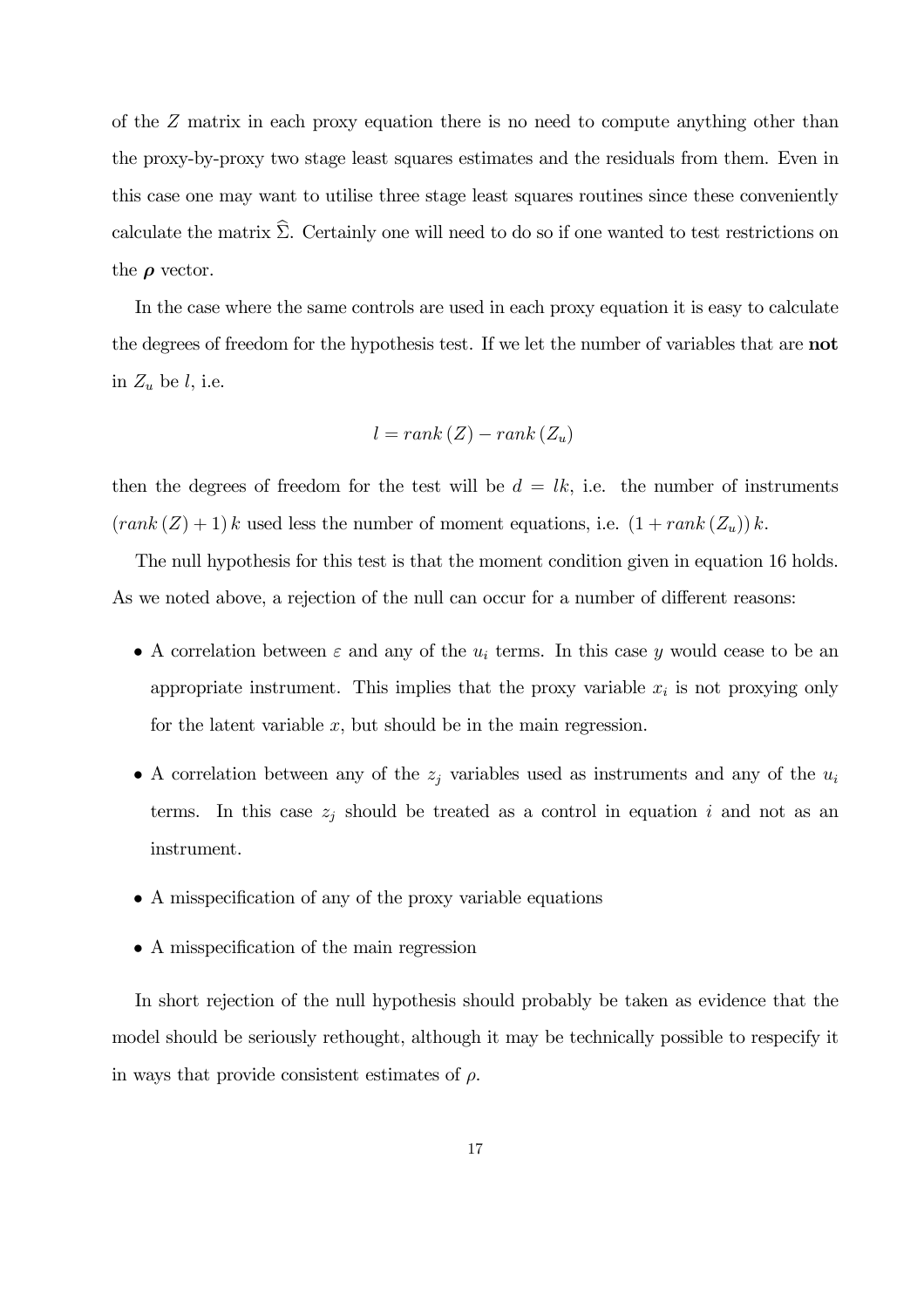## 6 An application: the demand for sleep among schoolgoing South Africans

In order to explore how these techniques work on real data, we apply them to the problem of estimating the impact of household income on time spent sleeping by young South Africans. The path-breaking study on the economic determinants of sleep was by Biddle and Hamermesh (1990). They argued that the length of sleep was not purely biologically determined but responded to economic signals. The opportunity cost of sleep is the wage foregone and so one would expect that high wage earners sleep less than low wage ones. They show this on US time use data. Szalontai (forthcoming) finds a similar relationship using South African data. A recent study of time use among South African school age children found that sleep decreases with total household income (Wittenberg 2005). In this case the opportunity cost of sleep cannot be the wage, so there must be other explanations, including the entertainment opportunities foregone. Perhaps sleep is just an inferior good!

The data for the South African studies comes from the South African time use survey conducted by Statistics South Africa (Budlender, Chobokoane and Mpetsheni 2001), a crosssectional survey of approximately 14 000 individuals in about 8 000 households. The time use information is contained in a 24-hour recall diary, organised into 30 minute intervals. During each interval individuals could indicate up to three activities that they engaged in. Activities were coded in terms of a standard activity classification system.

One of the problems with investigating economic relationships on this data set is that the income information is very poor. In this it is not unique: in all surveys there is some trade off between the breadth of issues covered and the quality of information obtained on particular variables. Surveys which ask a simple income question and do not extensively probe are unlikely to get quality income data. This has been shown in the case of South Africa's census data by Alderman et al. (2000).

The extent of the problem can be seen from Table 1, which contrasts the total household income distribution from the Time Use Survey and the expenditure and income distributions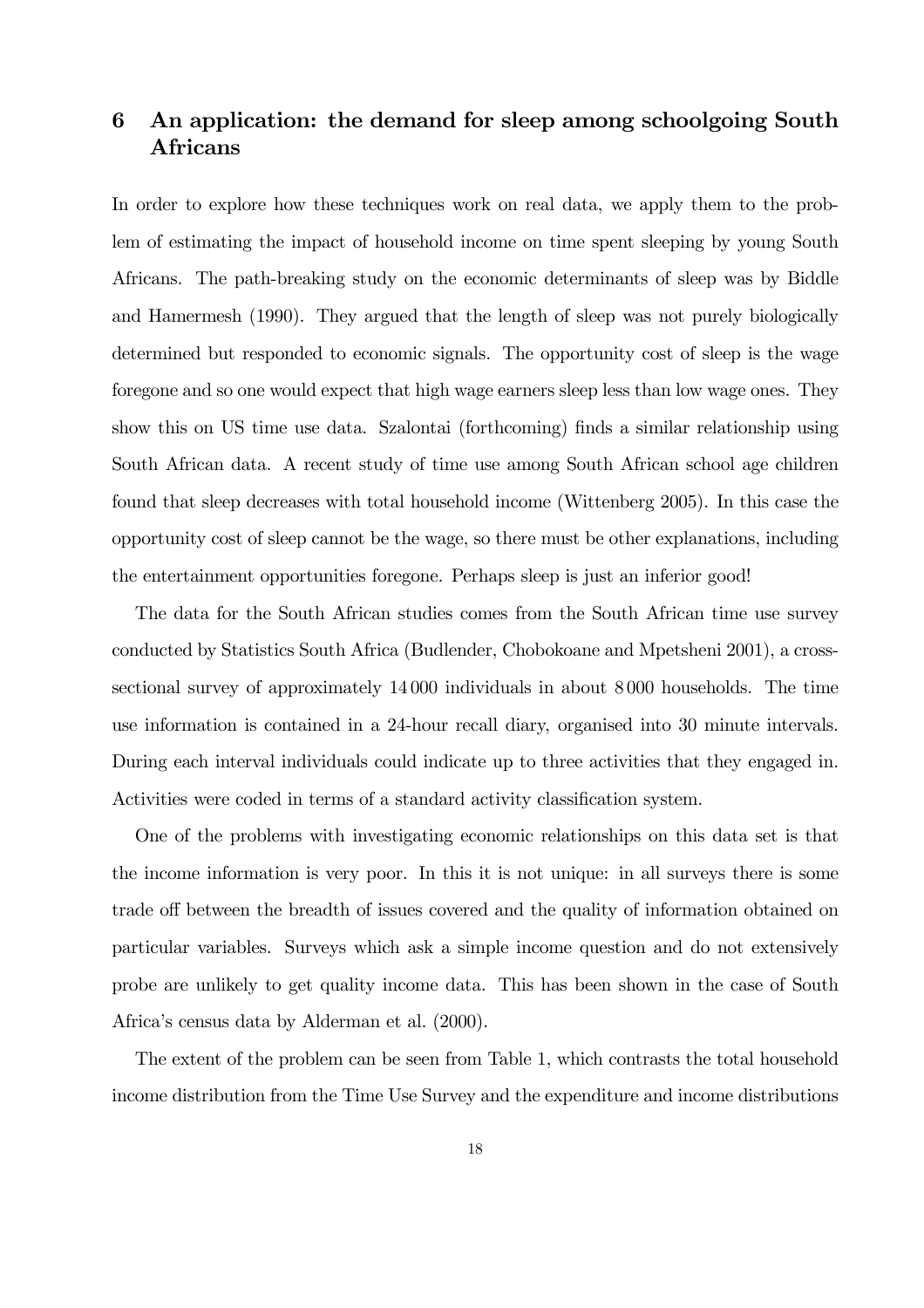from an Income and Expenditure Survey conducted by Statistics South Africa in the same year, i.e. 2000.

It is clear that total household income in the Time Use Survey has been measured with considerable error. It also seems clear that this error is not classical measurement error in the form given in equation 5b. There seems to be a systematic underreporting of incomes, so that the measurement error term  $u_0$  has a non-zero mean. This means that the intercept term in the regression will have an additional unknown bias. Furthermore it is plausible that the scale of the measurement error may be correlated with some of the covariates. The LW "corrected" coefficients of these terms should therefore be viewed with some caution.

The scale of the underreporting however also increases the attractiveness of the LW procedure. It seems clear that households with very low reported incomes, but possessing fridges, stoves and televisions must be better off than households without those. Including asset proxies would control for income much better than using the reported income categories alone.

For the purposes of the regressions we have turned the discrete income categories into a continuous variable, by taking the midpoints of the categories and twice the lower bound of the open category. The latter is recommended by Charles Simkins (personal communication), based on the fact that the income distribution at the top end is roughly Pareto with parameter just under two. This adds an additional level of noise to the variable which will, however, be of secondary influence compared to the underreporting shown above.

In column 1 of Table 2 we report a simple regression of minutes spent sleeping during an average night during the school week (Monday to Friday). The sample is restricted only to individuals who are actually observed attending school in the time diaries. The coefficient on log income is around -10, which would translate to a 35 minute difference between children with the median income (R600) and the richest children (R20000). Adding in the proxies we see a marked drop in this coefficient, but significant coefficients on "fridge" and "tv". The LW estimates in columns (3) through (5) make different assumptions about which covariates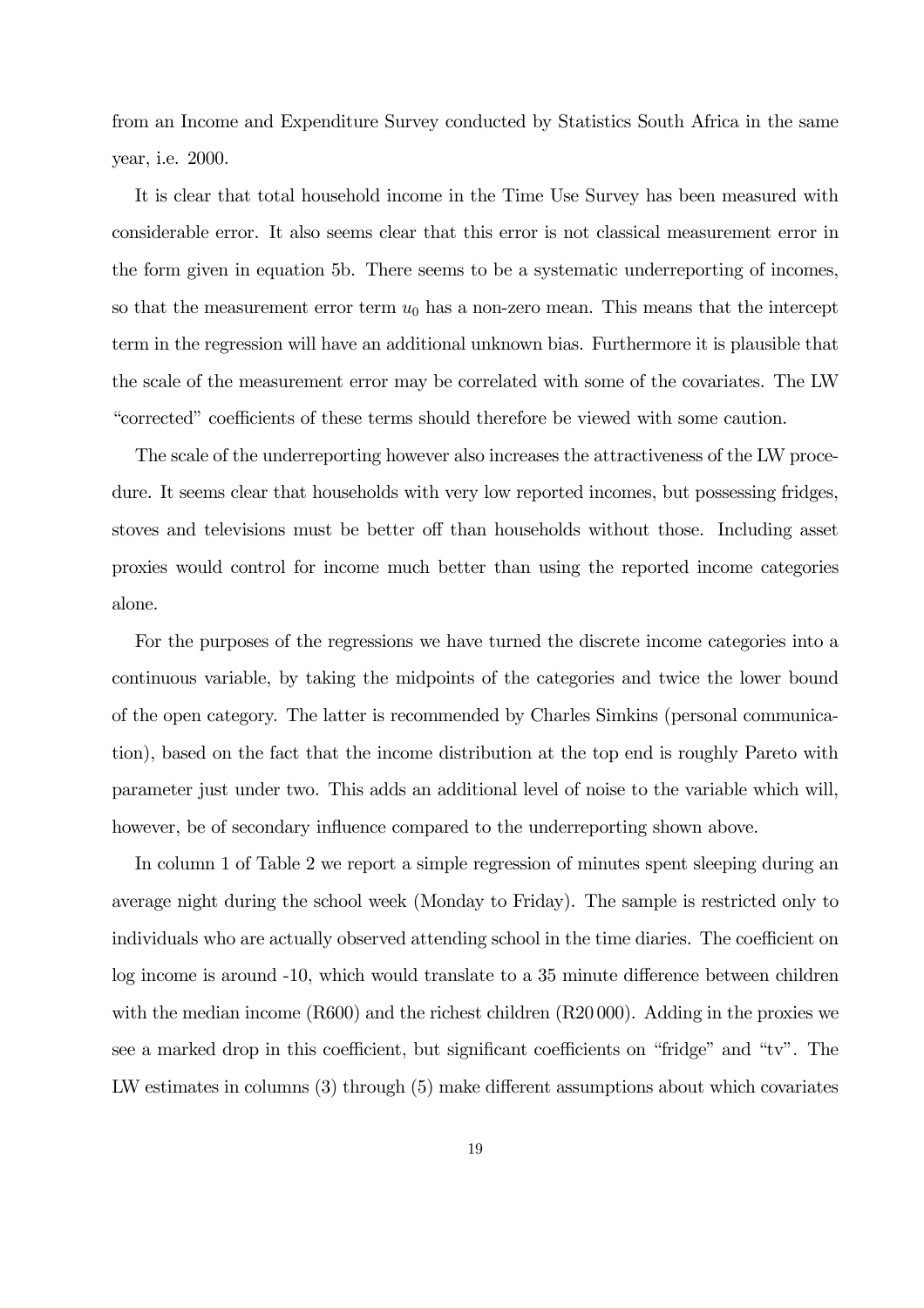are correlated with the proxies and which are independent of the measurement errors. The estimates in column (3) correspond to the "covariates adjusted" LW estimator suggested in Lubotsky and Wittenberg (forthcoming). This estimator gives by far the largest point estimate, almost four times the size of the original coefficient in column (1). It is impossible to subject this estimator to a specification test, since this model is exactly identified. We note, however, that in line with the poor finite sample performance of just-identified instrumental variable estimates (Davidson and MacKinnon 1993), the standard errors are much larger than is the case with the other estimates.

We can subject the other two models to specification tests. In column (4) we report not only the LW coefficients (in the column labelled "b") but also the estimates of  $\rho$ , the overidentification test statistics  $\tau$  for each of the proxy equations as well as the associated degrees of freedom and p-values. In this case it is clear that the model is overwhelmingly rejected by the data. The covariates are not independent of the proxies, or some of the proxies belong in the main regression.

In column (5) we have included household size, the number of children in the household and a set of racial dummies as covariates that are likely to be correlated with the proxies. The remaining covariates are attributes of the child as well as the day of the week and month of the year during which the survey was conducted. It is less plausible that these should be correlated with the assets. Indeed most of the proxy equations would now accept the null hypothesis that the asset in question is proxying for income. However we would still reject the hypothesis that ownership of a television is proxying for income. The systems test would, however, accept that the LW model as a whole is reasonable, at the 5% level.

Nevertheless the coefficient of -27 is perhaps still too large to be plausible. It would correspond to a one-and-a-half hour difference in sleep time between the children with median reported incomes and the richest children. Furthermore the rejection of the overidentification test in the television equation gives pause for thought.

In column (6) we report a simple OLS regression with income and television ownership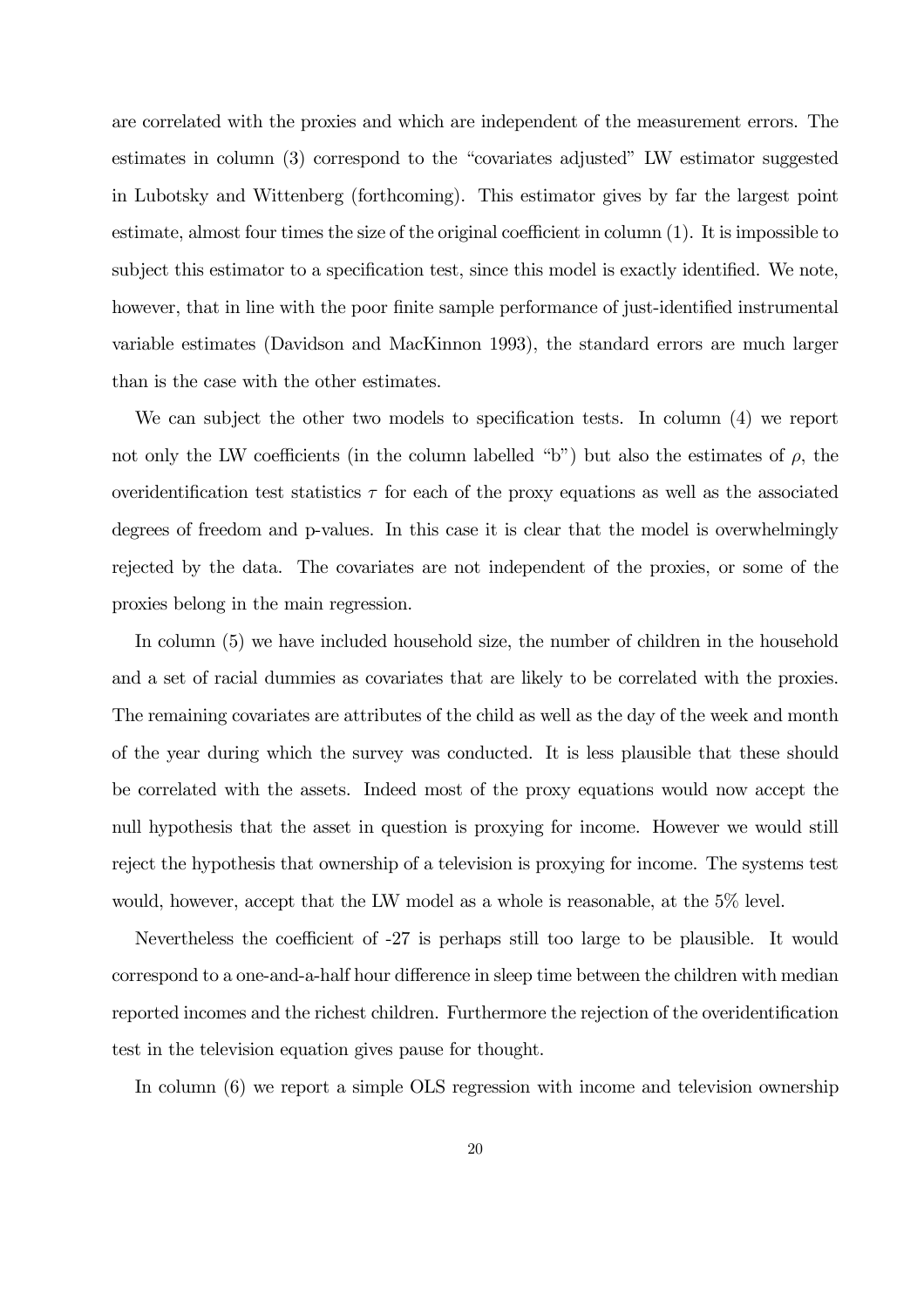considered as separate regressors. The coefficient on income shrinks (although it is still statistically non-zero) while television makes a noticeable difference to sleeping times. The LW estimates corresponding to this regression are given in column (7). They give a doubling of the income coefficient compared to column (6) with a small reduction in the size of the television effect. The point estimate on income corresponds to about 48 minutes difference in sleep times between the median income and the top. This seems a more plausible impact, particularly if one bears in mind the additional 23 minutes loss of sleep attendant on owning a television!

As this regression performs well on all the specification tests we might be happy to leave the issue. There seem to be two factors that matter: income raises the opportunity costs of sleep, while ownership of a television does so even when controlling for income.

This simple picture is, however, muddied by the results shown in Table 3. In this table we have added in two "infrastructure" proxies - use of electricity for lighting and living in a brick dwelling. The LW estimates reported in column (5) correspond to the same model as that accepted by the data in column (7) of Table 1, except that these additional proxies have been used. In this case, however, the specification test roundly rejects the validity of the model. More particularly it suggests that electricity should be in the main model. It also raises the prospect that perhaps it is not television per se that is important for sleep, but access to electricity and the attendant opportunities. Indeed in looking at the results in column (5) of Table 1 we note that the data suggest that both access to a fridge and access to a stove may be important for sleep over and above income.

In Table 3 we explore two competing hypotheses:

• In columns (1) and (5) we have the hypothesis that only the log of income and television ownership belong in the structural equation. Access to electricity is interpreted in the LW model as just another proxy for mismeasured income. As we have noted above, this model is not supported by the specification tests - either for the "electricity" proxy equation or for the system as a whole.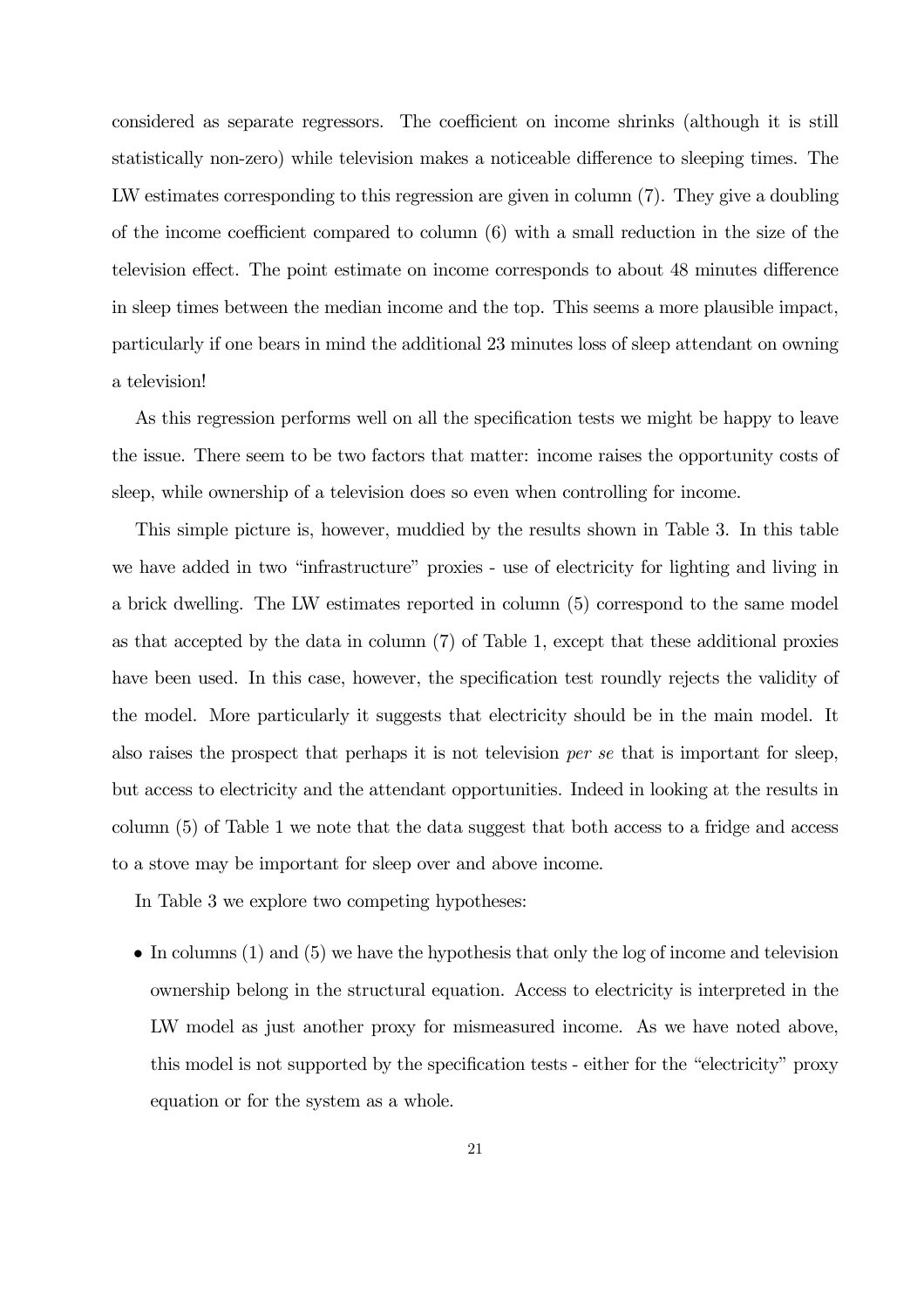• In columns  $(2)$ ,  $(6)$  and  $(7)$  we explore the hypothesis that only the log of income and access to electricity belong in the structural equation. TV ownership is relegated to the status of a proxy for income. This model is accepted by the data at conventional levels of significance. The difference between the LW estimates in columns (6) and (7) is that in the latter case we have used only TV ownership as proxy, i.e. the LW corrections were applied to the "raw" regression shown in column (3). Since there was only one proxy equation, the systems version of the overidentification test is numerically equal to the single equation test. The increase in the coefficient of log income between columns (7) and (6) suggest that the additional proxies do add some information, although they do so with considerable noise. The bootstrap standard errors are much larger with all of the proxies included, suggesting that perhaps one might prefer the estimates contained in column (7).

The procedure that we have employed in adjudicating whether television or electricity are structural is reminiscent of Granger causality tests. Like those tests it is possible for the answers to be less clear cut. The data might have suggested that both variables belong in the main regression or that neither do. Of course tests are hardly ever completely decisive and the power of the tests may be inadequate. For the sceptical reader we provide the results for the model in which both television and electricity are interpreted as belonging in the structural equation. Comparing the estimates in column (3) with the corresponding LW estimates in column (8) we note that the simple OLS results probably understate the importance of income. Some of the effects of income are captured by the coefficients of television and, to a lesser extent, electricity.

Reviewing the evidence available in Tables 2 and 3 we come to the conclusion that a point estimate of around -15 (Table 3, column 7) probably represents the best guess at the impact of income on sleep. This would correspond to a difference of 52 minutes of sleep per day between kids at the median income versus children in the top income bracket. In addition to this children with electrified houses would sleep 24 minutes a day less. One of the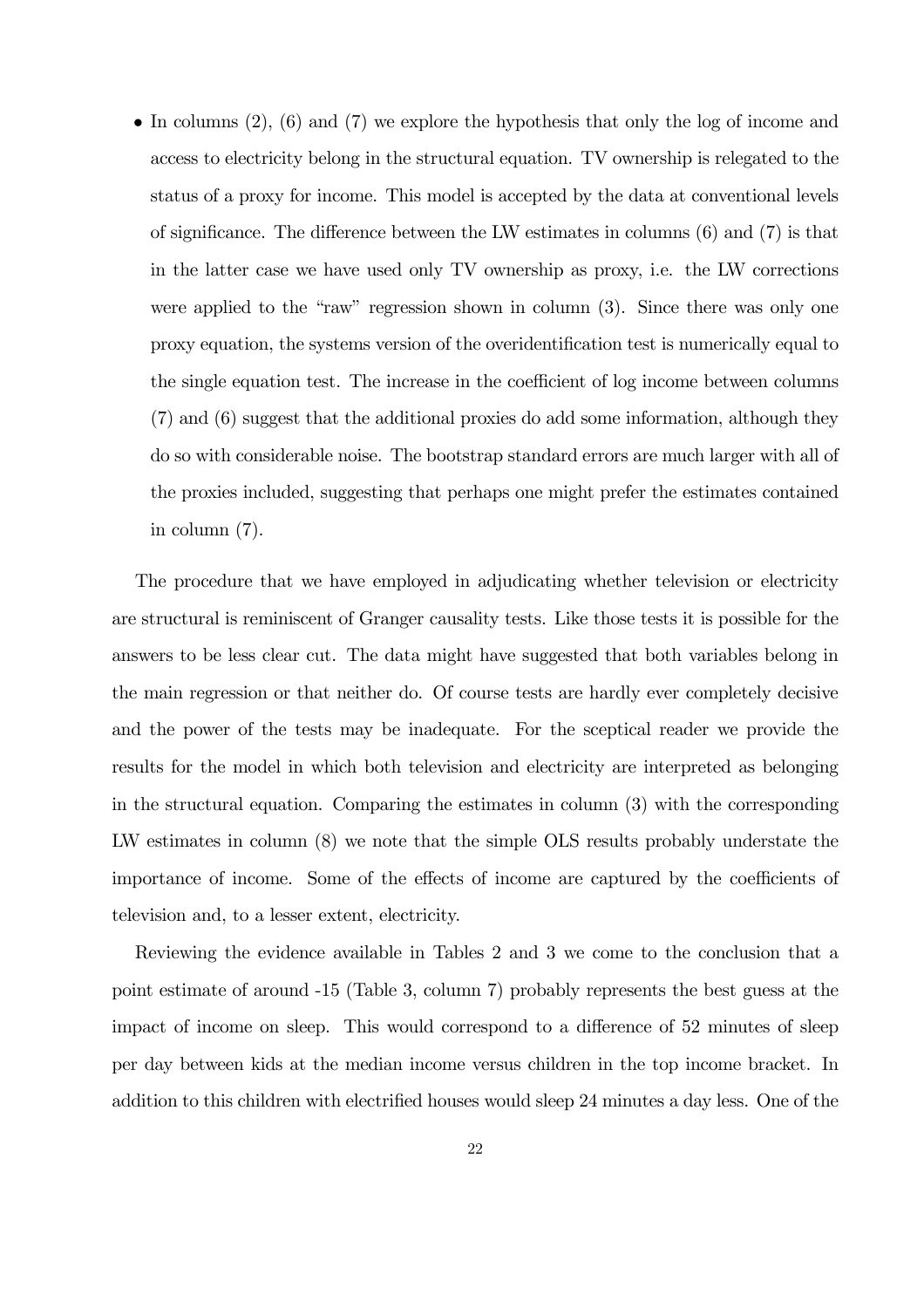opportunities opened up by larger incomes is, of course, the ability to watch television. So television probably matters - but as an outcome rather than a structural determinant. Indeed an initial look at patterns of television watching reported in Wittenberg (2005) suggests that television viewing may be related to income in inverse U fashion - increasing with income and then decreasing at the top. The richest children probably have many more non-TV opportunities (e.g. internet chat rooms) to while away the nights. In short there are nontechnical reasons for believing that the specification tests have picked out perhaps the most plausible model of all.

### 7 Conclusion

The Lubotsky-Wittenberg procedure (forthcoming) is designed to provide a framework for thinking about the relationships between proxies and the underlying latent variables. In particular it allows one to estimate the structural coefficients in a regression analysis. In this paper we have shown how one might estimate the model more efficiently and test for its validity. The empirical application suggests that these tests may be rather good at rejecting inappropriate specifications and picking out more plausible ones. Along the way we have shown that the tests can be used also to adjudicate which of two proxies is "more structural" than the other. Ultimately these techniques are no substitute for thinking about the underlying relationships theoretically. We might have accepted the simple model with only log of income in the main regression on the basis of the omnibus systems test. The point estimate of -27 is pleasingly large, except perhaps implausibly so. By contrast a different author might be convinced on the basis of the fact that television ownership is statistically significant in every one of the proxy regressions that it really is structural.

In short, the LW procedure cannot substitute for proper judgement. It also cannot in any real way "fix" bad data. There is no substitute for quality information. Nevertheless it can be highly suggestive. Depending on which model one prefers, the addition of the proxies leads from a 40% to a 100% (or more!) increase in the size of the coefficients. This sort of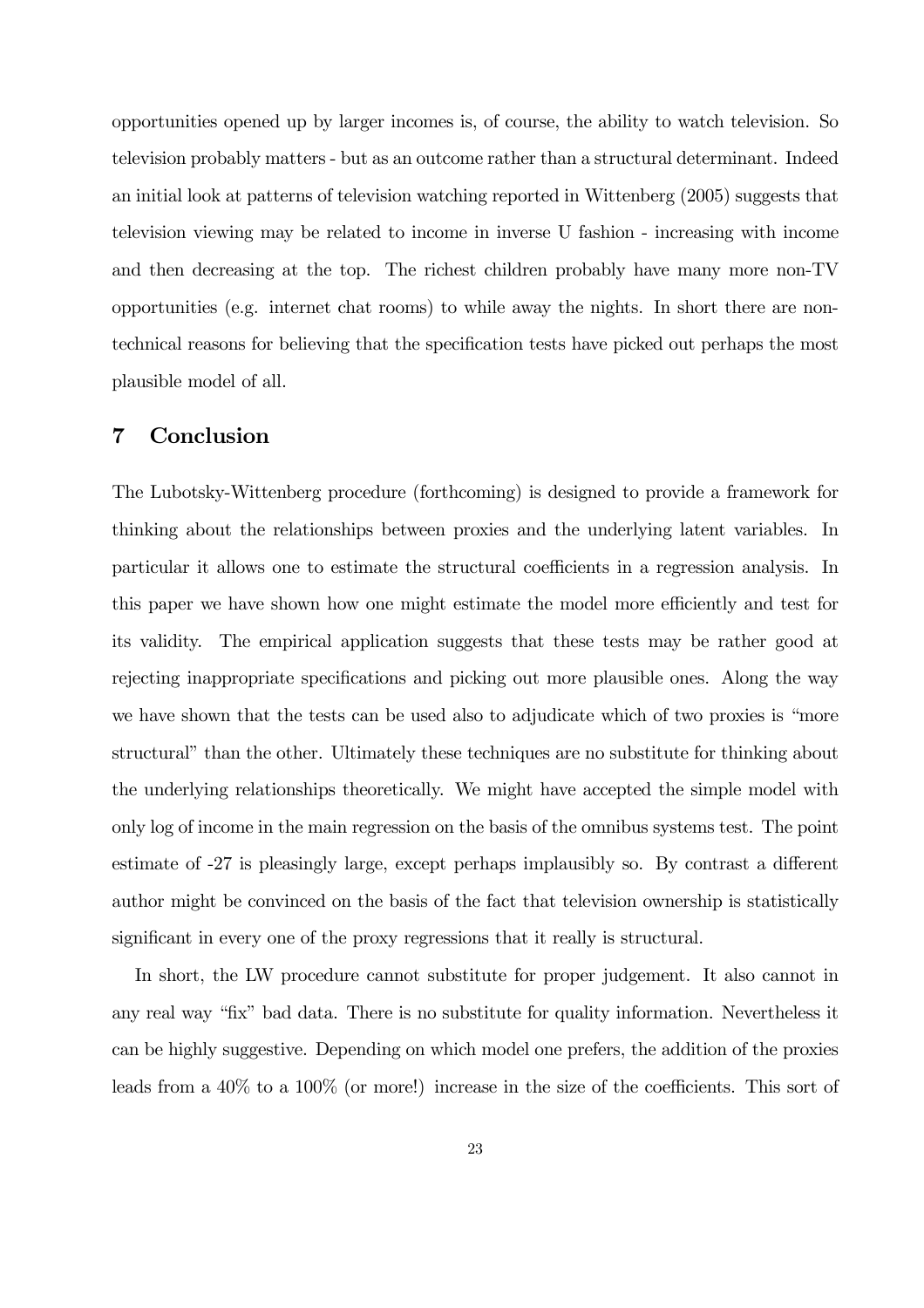difference is sizeable in the context of the models analysed.

### References

- Alderman, Harold et al., "Combining census and survey data to construct a poverty map of South Africa," in "Measuring poverty in South Africa," Statistics South Africa, 2000.
- Biddle, Jeff E. and Daniel S. Hamermesh, "Sleep and the Allocation of Time," Journal of Political Economy, 1990, 98 (5 Part 1), 922—943.
- Bosworth, Barry P. and Susan M. Collins, Brookings Papers on Economic Activity, 2003, 2003 (2), 113—179.
- Browning, Martin and Soren Leth-Petersen, "Imputing Consumption from Income and Wealth Information," Economic Journal, 2003, 113, F282—F301.
- Budlender, Debbie, Ntebaleng Chobokoane, and Yandiswa Mpetsheni, A Survey of Time Use: How South African women and men spend their time, Pretoria: Statistics South Africa, 2001.
- Davidson, Russell and James G. MacKinnon, *Estimation and Inference in Economet*rics, New York: Oxford University Press, 1993.
- Deaton, Angus, The Analysis of Household Surveys: A Microeconometric Approach to Development Policy, Baltimore: Johns Hopkins University Press, 1997.
- Filmer, Deon and Lant H. Pritchett, "Estimating Wealth Effects Without Expenditure Data — Or Tears: An Application to Educational Enrollment in States of India," Demography, February 2001, 38 (1), 115—132.
- Fryer, Jr. Roland G., Paul S. Heaton, Steven D. Levitt, and Kevin M. Murphy, "Measuring the Impact of Crack Cocaine," Working Paper 11318, NBER May 2005.
- Lubotsky, Darren and Martin Wittenberg, "Interpretation of regressions with multiple proxies," Review of Economics and Statistics, forthcoming.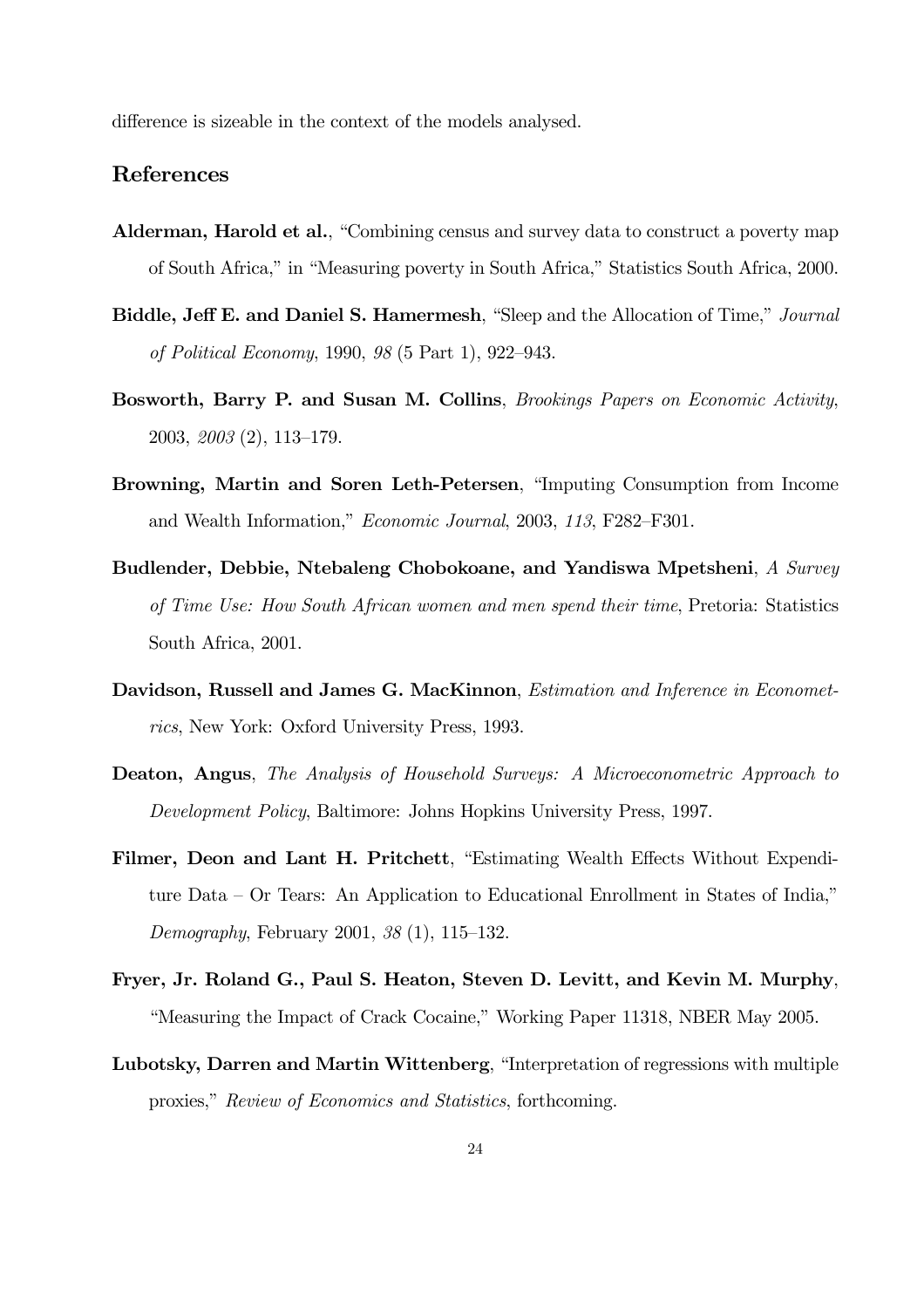- Mittelhammer, Ron C., George G. Judge, and Douglas J. Miller, Econometric Foundations, Cambridge: CUP, 2000.
- Szalontai, Gabor, "The Demand for Sleep: A South African Study," Economic Modelling, forthcoming.
- Wittenberg, Martin, "The School Day in South Africa," Working Paper 113, CSSR, University of Cape Town 2005.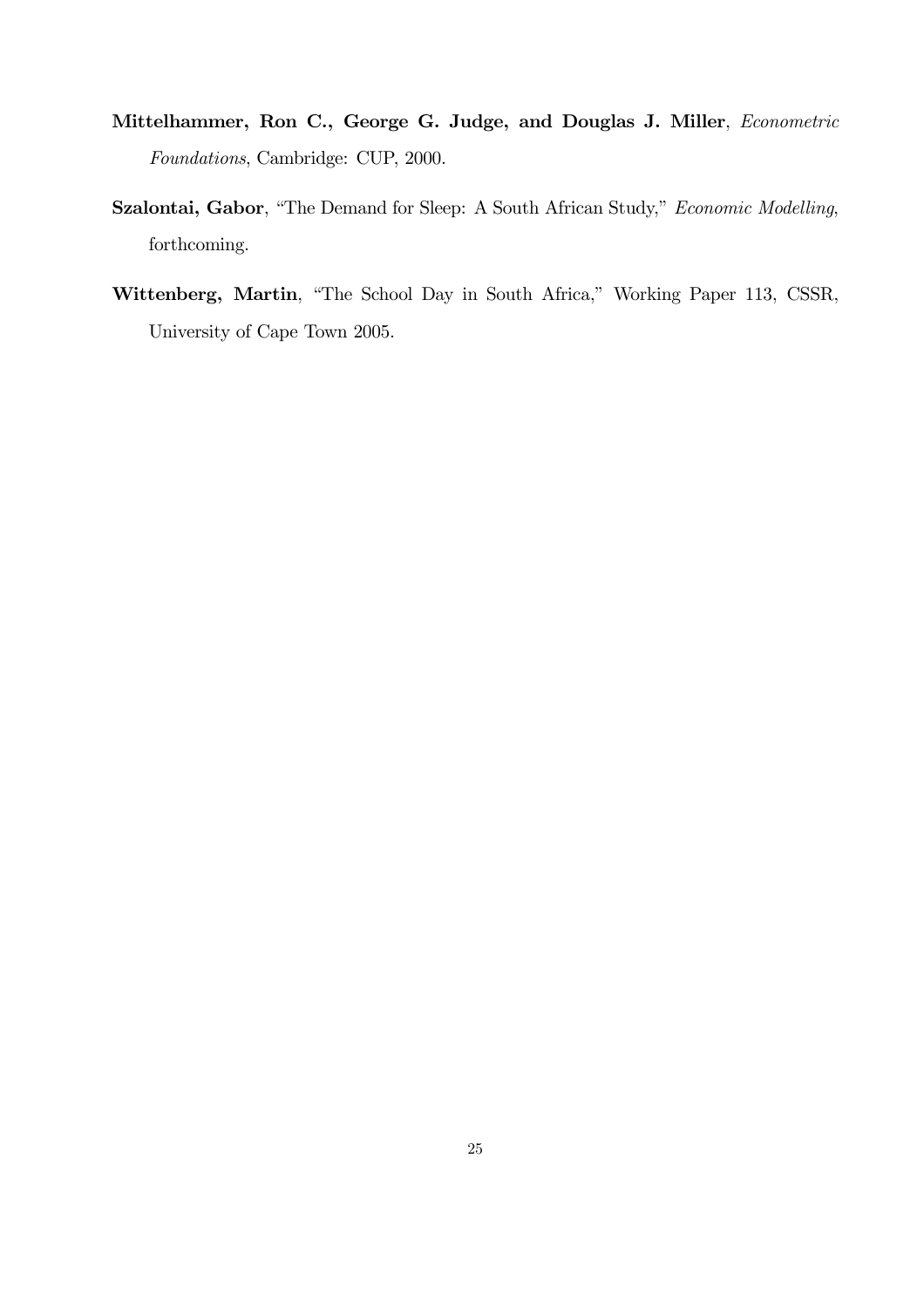|                      | Income and Expenditure<br>Survey 2000 |               | Time Use<br>Survey 2000 |
|----------------------|---------------------------------------|---------------|-------------------------|
| Category (per month) | Expenditure                           | Income        | Income                  |
|                      |                                       | (proportions) |                         |
| R 0-399              | 0.076                                 | 0.097         | 0.204                   |
| R400-799             | 0.195                                 | 0.215         | 0.286                   |
| R 800-1199           | 0.160                                 | 0.144         | 0.141                   |
| R 1200-1799          | 0.151                                 | 0.134         | 0.103                   |
| R 1800-2499          | 0.105                                 | 0.092         | 0.068                   |
| R 2500-4999          | 0.151                                 | 0.149         | 0.093                   |
| R 5000-9999          | 0.089                                 | 0.090         | 0.074                   |
| R 10000+             | 0.073                                 | 0.079         | 0.031                   |
|                      | 1.000                                 | 1.000         | 1.000                   |

# **Table 1: Comparing Income distributions in the IES and the Time Use Survey**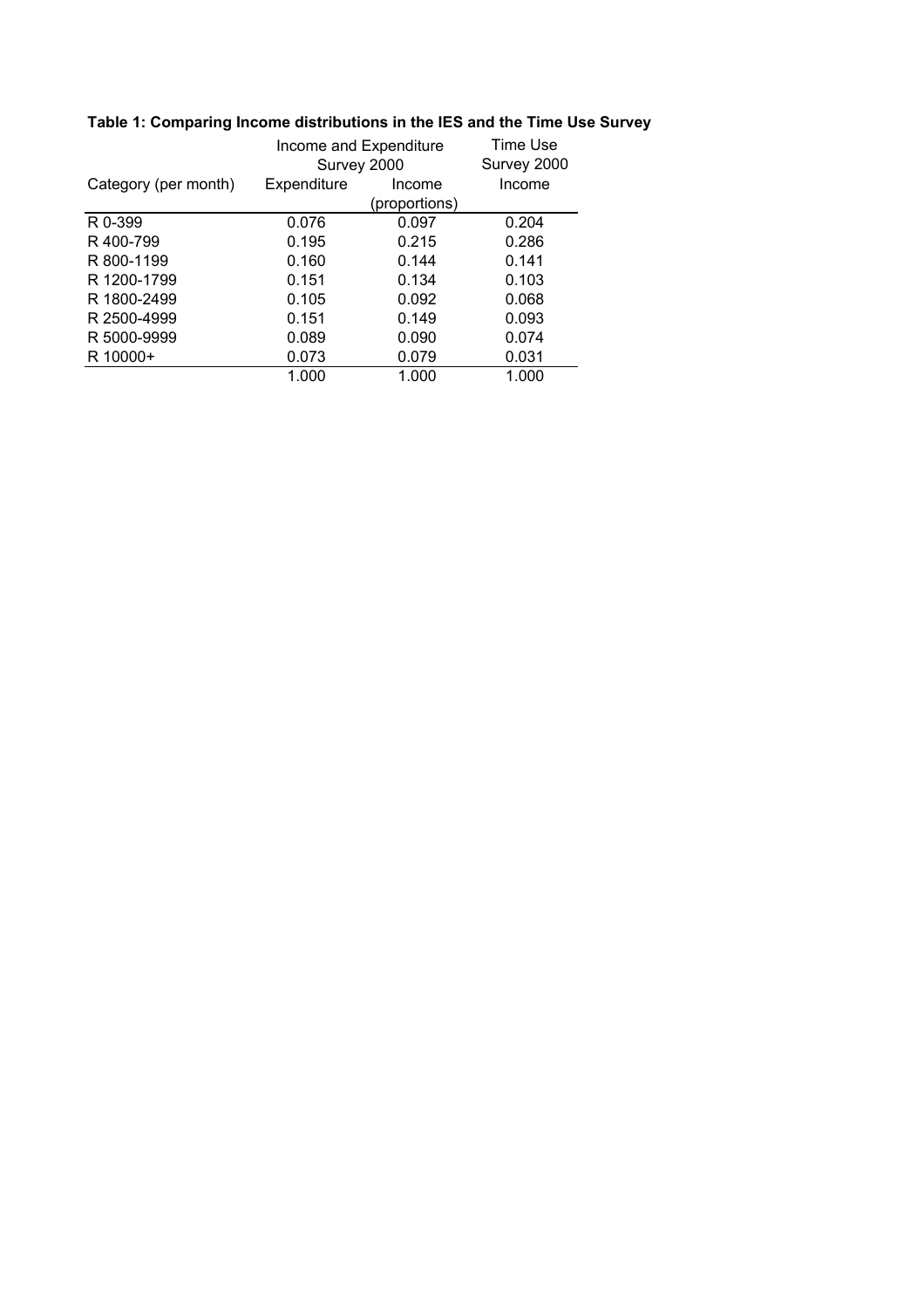| is a pie zi i i sicoloop gang a mangalayan i sing a mangalayan i si sicoloop gang a |                                 |                       |                                                                                                                                                                                                                                |                  |                    |                                                                                                                 | PJIITY IIIDOの III S1I                     |     |         |                                       |                  |       |              |        |                    |                    |                                        |        |    |         |
|-------------------------------------------------------------------------------------|---------------------------------|-----------------------|--------------------------------------------------------------------------------------------------------------------------------------------------------------------------------------------------------------------------------|------------------|--------------------|-----------------------------------------------------------------------------------------------------------------|-------------------------------------------|-----|---------|---------------------------------------|------------------|-------|--------------|--------|--------------------|--------------------|----------------------------------------|--------|----|---------|
|                                                                                     | Without                         | With asset            | LW - All covariates                                                                                                                                                                                                            |                  |                    |                                                                                                                 |                                           |     |         |                                       |                  |       |              | Income |                    |                    | LW - using asset proxies, TV ownership |        |    |         |
| Sleep                                                                               | proxies<br>$\widehat{\epsilon}$ | proxies<br>Q          | used as controls<br>ව                                                                                                                                                                                                          |                  |                    |                                                                                                                 | LW - All covariates deemed exogenous<br>E |     |         | LW - Some covariates deemed exogenous | ම                |       |              | and TV | ©                  |                    | included as covariate<br>ε             |        |    |         |
| $N = 1867$                                                                          | $\Omega$                        | م                     | م                                                                                                                                                                                                                              | $\overline{Q}$   | Ω                  | $\Omega$                                                                                                        |                                           | ৳   | p value | $\Omega$                              | Q                | ۳     | p value<br>₩ |        | $\Omega$           | م                  | Q                                      | F      | ৳  | p value |
| loginc                                                                              | $-9.98***$<br>(2.14)            | $-4.05+$<br>(2.36)    | (11.04)<br>$-36.11$                                                                                                                                                                                                            |                  | $-18.49$<br>(4.12) |                                                                                                                 |                                           |     |         | $-27.05$<br>(5.09)                    |                  |       |              |        | (2.18)<br>$-6.8**$ | 13.64997<br>(4.16) |                                        |        |    |         |
| washmach                                                                            |                                 | $-1.35$               |                                                                                                                                                                                                                                | 0.132            |                    | 0.357                                                                                                           | 91.65                                     | 25  | 0.000   |                                       | 0.176            | 8.79  | တ            | 0.457  |                    |                    | 0.183                                  | 9.45   | თ  | 0.397   |
| vacuum                                                                              |                                 | (7.59)<br>$-4.16$     |                                                                                                                                                                                                                                | 0.123<br>(0.07)  |                    | (0.014)<br>0.296                                                                                                | 129.92                                    | 25  | 0.000   |                                       | (0.037)<br>0.172 | 8.81  | σ            | 0.455  |                    |                    | (0.047)<br>0.198                       | 8.06   | თ  | 0.528   |
|                                                                                     |                                 | (8.47)                |                                                                                                                                                                                                                                | (0.063)          |                    | $\begin{array}{c} (0.016) \\ 0.335 \end{array}$                                                                 |                                           |     |         |                                       | (0.042)          |       |              |        |                    |                    | (0.054)                                |        |    |         |
| fridge                                                                              |                                 | $-10.98*$             |                                                                                                                                                                                                                                | 0.748            |                    |                                                                                                                 | 138.84                                    | 25  | 0.000   |                                       | 0.567            | 15.08 | ၜ            | 0.089  |                    |                    | 0.4                                    | 14.24  | ၜ  | 0.114   |
| phone                                                                               |                                 | (4.95)<br>ကို         |                                                                                                                                                                                                                                | (0.186)<br>0.417 |                    | $(0.017)$<br>0.329                                                                                              | 116.70                                    | 25  | 0.000   |                                       | (0.083)<br>0.379 | 9.88  | ၜ            | 0.361  |                    |                    | (0.091)<br>0.306                       | 9.44   | თ  | 0.398   |
|                                                                                     |                                 | (4.54)                |                                                                                                                                                                                                                                | (0.132)          |                    | $\begin{array}{c} (0.016) \\ 0.326 \end{array}$                                                                 |                                           |     |         |                                       | (0.065)          |       |              |        |                    |                    | (0.08)                                 |        |    |         |
| stove                                                                               |                                 | $-7.38$               |                                                                                                                                                                                                                                | 0.625            |                    |                                                                                                                 | 166.67                                    | 25  | 0.000   |                                       | 0.423            | 15.96 | ග            | 0.068  |                    |                    | 0.268                                  | 14.39  | თ  | 0.109   |
| ≥                                                                                   |                                 | $-18.02***$<br>(4.73) |                                                                                                                                                                                                                                | (0.165)<br>0.828 |                    | $\begin{array}{l} 6.017 \\ 0.271 \\ 0.017 \\ 0.000 \\ 0.004 \\ 0.014 \\ 0.004 \\ 0.014 \\ 0.009 \\ \end{array}$ | 144.50                                    | 25  | 0.000   |                                       | (0.076)<br>0.547 | 17.14 | თ            | 0.047  | $-26.32***$        | $-23.48$           | (0.086)                                |        |    |         |
|                                                                                     |                                 | (4.59)                |                                                                                                                                                                                                                                | (0.203)          |                    |                                                                                                                 |                                           |     |         |                                       | (0.087)          |       |              |        | (4.09)             | (4.63)             |                                        |        |    |         |
| ownradio                                                                            |                                 | $-5.9$                |                                                                                                                                                                                                                                | 0.328            |                    |                                                                                                                 | 77.87                                     | 25  | 0.000   |                                       | 0.215            | 14.55 | ၜ            | 0.104  |                    |                    | 0.143                                  | 14.03  | ၜ  | 0.121   |
|                                                                                     |                                 | (4.66)                |                                                                                                                                                                                                                                | (0.131)          |                    |                                                                                                                 |                                           |     |         |                                       | (0.065)          |       |              |        |                    |                    | (0.082)                                |        |    |         |
| ēS                                                                                  |                                 | $-0.45$               |                                                                                                                                                                                                                                | 0.262            |                    |                                                                                                                 | 62.02                                     | 25  | 0.000   |                                       | 0.179            | 9.73  | ၜ            | 0.372  |                    |                    | 0.147                                  | 10.65  | ၜ  | 0.300   |
|                                                                                     |                                 | (4.93)<br>$-1.18$     |                                                                                                                                                                                                                                | (0.11)<br>0.267  |                    | (0.016)<br>0.127                                                                                                | 80.93                                     | 25  | 0.000   |                                       | (0.06)<br>0.311  | 5.61  | ၜ            | 0.778  |                    |                    | (0.076)<br>0.281                       | 5.70   |    | 0.769   |
| clock                                                                               |                                 | (4.56)                |                                                                                                                                                                                                                                | (0.114)          |                    | (0.015)                                                                                                         |                                           |     |         |                                       | (0.071)          |       |              |        |                    |                    | (0.089)                                |        | တ  |         |
| hhsize                                                                              | $-0.06$                         | 0.91                  | 2.50                                                                                                                                                                                                                           |                  | see $(2)$          |                                                                                                                 |                                           |     |         | 1.51                                  |                  |       |              |        | 0.54               | 1.06               |                                        |        |    |         |
|                                                                                     | (1.34)                          | (1.33)                | (1.95)                                                                                                                                                                                                                         |                  |                    |                                                                                                                 |                                           |     |         | (1.40)                                |                  |       |              |        | (1.32)             | (1.56)             |                                        |        |    |         |
| hhkids                                                                              | $-0.17$                         | $-1.36$               | $-2.78$<br>(2.53)                                                                                                                                                                                                              |                  | see (2)            |                                                                                                                 |                                           |     |         | $-1.70$                               |                  |       |              |        | $-0.82$            |                    |                                        |        |    |         |
|                                                                                     | (1.89)                          | (1.88)                |                                                                                                                                                                                                                                |                  |                    |                                                                                                                 |                                           |     |         | (1.98)                                |                  |       |              |        | (1.87)             | $(2.07)$<br>1.86   |                                        |        |    |         |
| Coloured                                                                            | (8.41)<br>$-2.74$               | (8.66)                | (12.12)<br>10.62                                                                                                                                                                                                               |                  | see (2)            |                                                                                                                 |                                           |     |         | (9.68)<br>6.35                        |                  |       |              |        | (8.32)<br>$-1.41$  | (10.07)            |                                        |        |    |         |
| Indian                                                                              | 13.18                           | 16.31                 | 42.45                                                                                                                                                                                                                          |                  | see (2)            |                                                                                                                 |                                           |     |         | 32.66                                 |                  |       |              |        | 13.85              | 21.11              |                                        |        |    |         |
|                                                                                     | (12.89)                         | (13.04)               | (16.11)                                                                                                                                                                                                                        |                  |                    |                                                                                                                 |                                           |     |         | (13.61)                               |                  |       |              |        | (12.75)            | (12.53)            |                                        |        |    |         |
| White                                                                               | 13.71                           | $19.02 +$             | 65.78                                                                                                                                                                                                                          |                  | see (2)            |                                                                                                                 |                                           |     |         | 48.21                                 |                  |       |              |        | 13.31              | 26.42              |                                        |        |    |         |
|                                                                                     | (9.75)                          | (11,4)                | (22.73)                                                                                                                                                                                                                        |                  |                    |                                                                                                                 |                                           |     |         | (13.86)                               |                  |       |              |        | (9.64)             | (13.20)            |                                        |        |    |         |
| Controls for stratum<br>and province                                                | $\rightarrow$                   |                       | $\succ$                                                                                                                                                                                                                        |                  | see (2)            |                                                                                                                 |                                           |     |         | $\succ$                               |                  |       |              |        | $\left. \right.$   | $\succ$            |                                        |        |    |         |
| age                                                                                 | $-3.9***$                       | $-4.83***$            | $-5.71$                                                                                                                                                                                                                        |                  | see (2)            |                                                                                                                 |                                           |     |         | see (2)                               |                  |       |              |        | $-4.5***$          | see (6)            |                                        |        |    |         |
|                                                                                     | (1.1)                           | (1.1)                 |                                                                                                                                                                                                                                |                  |                    |                                                                                                                 |                                           |     |         |                                       |                  |       |              |        | (1.1)              |                    |                                        |        |    |         |
| educ                                                                                | $-5.13***$                      | $-3.98***$            | $-3.17$                                                                                                                                                                                                                        |                  | see $(2)$          |                                                                                                                 |                                           |     |         | see (2)                               |                  |       |              |        | $-4.49***$         | see (6)            |                                        |        |    |         |
|                                                                                     | (1.21)                          | (1.21)                |                                                                                                                                                                                                                                |                  |                    |                                                                                                                 |                                           |     |         |                                       |                  |       |              |        | (1.2)              |                    |                                        |        |    |         |
| gender                                                                              | 4.74<br>(3.6)                   | $-3.42$<br>(3.56)     | 4.95                                                                                                                                                                                                                           |                  | see (2)            |                                                                                                                 |                                           |     |         | see (2)                               |                  |       |              |        | $-3.85$<br>(3.56)  | see (6)            |                                        |        |    |         |
| Controls for tranche                                                                | $\rightarrow$                   | $\geq$                | $\succ$                                                                                                                                                                                                                        |                  |                    |                                                                                                                 |                                           |     |         |                                       |                  |       |              |        | $\left. \right.$   |                    |                                        |        |    |         |
| and day of week                                                                     |                                 |                       |                                                                                                                                                                                                                                |                  | see $(2)$          |                                                                                                                 |                                           |     |         | see (2)                               |                  |       |              |        |                    | see (6)            |                                        |        |    |         |
| System Over-                                                                        |                                 |                       |                                                                                                                                                                                                                                |                  |                    |                                                                                                                 |                                           |     |         |                                       |                  |       |              |        |                    |                    |                                        |        |    |         |
| identification test                                                                 |                                 |                       |                                                                                                                                                                                                                                |                  |                    |                                                                                                                 | 909.83                                    | 225 | 0.000   |                                       |                  | 98.57 | 87           | 0.090  |                    |                    |                                        | 83.638 | 72 | 0.1643  |
| <b>Notes</b>                                                                        |                                 |                       | Standard errors are given in parentheses and are corrected for busing upstand and and and and and and the form of the form of the film and the film and busing polical film and bolications of a publications of a publication |                  |                    |                                                                                                                 |                                           |     |         |                                       |                  |       |              |        |                    |                    |                                        |        |    |         |

schoolgoing adolescents in South Africa **Table 2: The determinants of sleep among schoolgoing adolescents in South Africa**  $\overline{a}$ j Table 2: The determinants of sleep

Significance level: + 10% \* 5% \*\* 1% \*\*\* 0.1% (indicated only for OLS results) Significance level: + 10% \* 5% \*\* 1% \*\*\* 0.1% (indicated only for OLS results)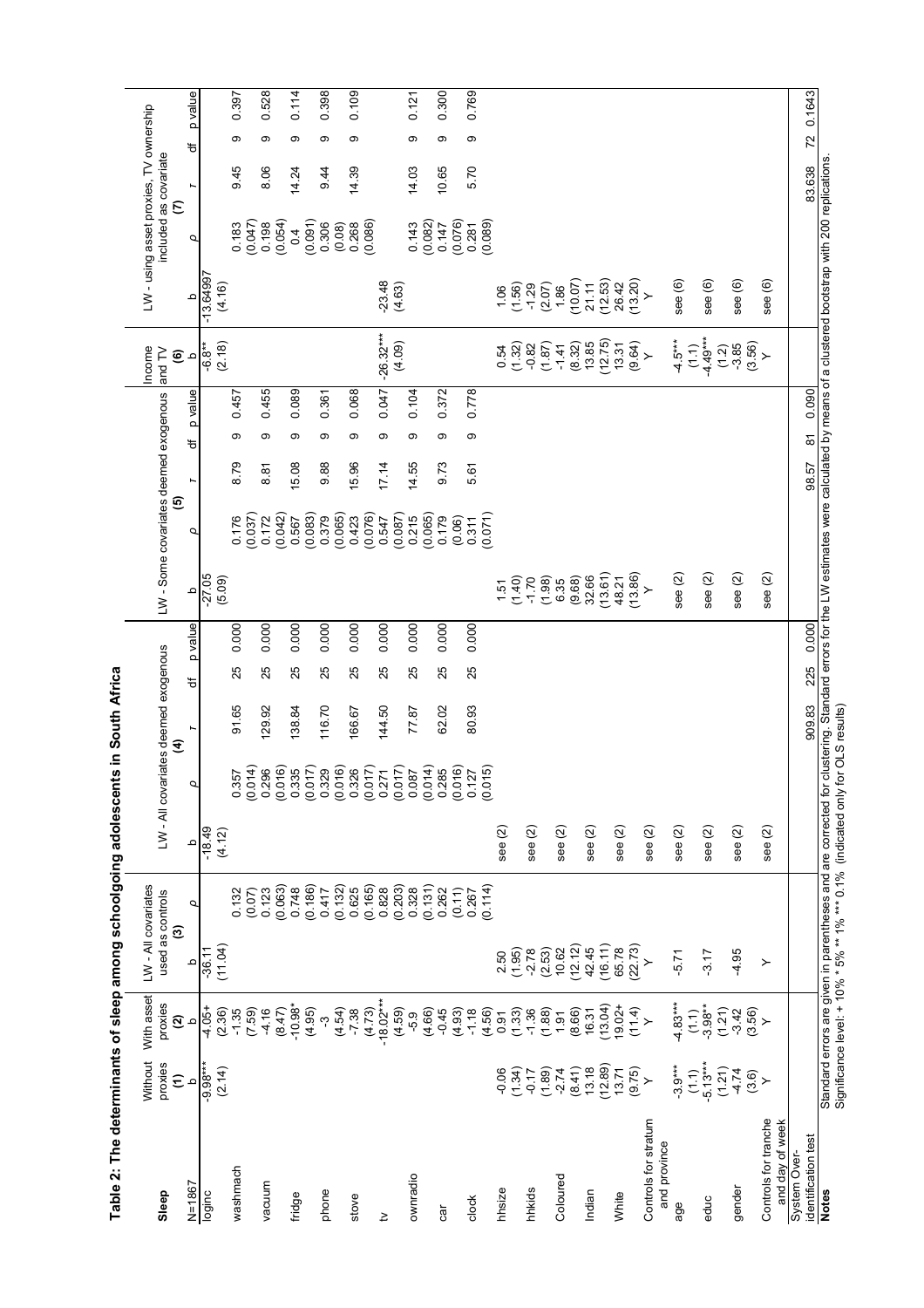| Table 3: The determinants of sleep among schoolgoing adolescents in South Africa - the impact of TV and electricity |                                                                                |                                                          |                                                          |                                          |                                   |                             |        |              |                    |                                       |        |   |                                                     |          |                                                                                                                                                                                         |       |   |         |
|---------------------------------------------------------------------------------------------------------------------|--------------------------------------------------------------------------------|----------------------------------------------------------|----------------------------------------------------------|------------------------------------------|-----------------------------------|-----------------------------|--------|--------------|--------------------|---------------------------------------|--------|---|-----------------------------------------------------|----------|-----------------------------------------------------------------------------------------------------------------------------------------------------------------------------------------|-------|---|---------|
|                                                                                                                     |                                                                                |                                                          |                                                          | Asset &<br>infra-                        |                                   |                             |        |              |                    |                                       |        |   |                                                     |          |                                                                                                                                                                                         |       |   |         |
| Sleep                                                                                                               | $\geq \epsilon$                                                                | Electricity                                              | Electricity<br>TV and                                    | structure<br>proxies                     |                                   | $LW$ - $TV$ as a covariate  |        |              |                    | LW - Electric lighting as a covariate |        |   |                                                     |          | LW-TV & electricity as covariates                                                                                                                                                       |       |   |         |
| $N = 1867$                                                                                                          | Δ                                                                              | $\widehat{\mathfrak{a}}$<br>م                            | $\frac{1}{2}$ රි                                         | $\widehat{\mathbf{f}}$ ه                 |                                   | $\widehat{\mathbf{e}}$<br>Q | H      | p value<br>₩ | م                  | ම<br>Q                                | H      | ₽ | $\widehat{\epsilon}$<br>$\mathbf \Omega$<br>p value | ء        | ම<br>Q                                                                                                                                                                                  | F     | ₽ | p value |
| loginc                                                                                                              | $-6.8**$<br>(2.18)                                                             | $-8.25***$<br>(2.14)                                     | $-6.22**$<br>(2.17)                                      | $-4.22 +$                                | $rac{b}{-13.43}$<br>(4.41)        |                             |        |              | $-19.62$<br>(4.58) |                                       |        |   | $-15.64$<br>(3.67)                                  | $-10.75$ |                                                                                                                                                                                         |       |   |         |
| washmach                                                                                                            |                                                                                |                                                          |                                                          | $(2.36)$<br>$7.58$<br>$(7.58)$<br>$4.57$ |                                   | (0.047)<br>0.183            | 9.45   | 0.397<br>თ   |                    | (0.04)<br>0.178                       | 8.98   | Φ | 0.439                                               |          | (0.048)<br>0.182                                                                                                                                                                        | 9.54  | တ | 0.389   |
| vacuum                                                                                                              |                                                                                |                                                          |                                                          |                                          |                                   | 0.198                       | 8.06   | 0.528<br>တ   |                    | 0.182                                 | 8.31   | တ | 0.504                                               |          | $\frac{0.201}{0.055}$                                                                                                                                                                   | 7.90  | တ | 0.544   |
| fridge                                                                                                              |                                                                                |                                                          |                                                          | (8.45)<br>$-7.78$                        |                                   | (0.054)<br>0.4              | 14.24  | 0.114<br>တ   |                    | (0.045)<br>0.46                       | 14.81  | ၜ | 0.096                                               |          | 0.359                                                                                                                                                                                   | 14.81 | ၜ | 0.096   |
| phone                                                                                                               |                                                                                |                                                          |                                                          | (5.08)<br>$-2.04$                        |                                   | (0.091)<br>0.306            | 9.44   | 0.398<br>ၜ   |                    | (0.078)<br>0.333                      | 9.24   | တ | 0.415                                               |          | (0.086)<br>0.288                                                                                                                                                                        | 9.10  | ၜ | 0.428   |
| stove                                                                                                               |                                                                                |                                                          |                                                          | $(4.57)$<br>$-2.92$                      |                                   | (0.08)<br>0.268             | 14.39  | 0.109<br>တ   |                    | (0.068)<br>0.285                      | 8.29   | ၜ | 0.506                                               |          | (0.08)<br>0.209                                                                                                                                                                         | 7.62  | σ | 0.573   |
| ₹                                                                                                                   | $-26.32***$                                                                    |                                                          | $-20.5***$                                               | $-16.3***$<br>(4.95)                     | 52<br>$-23.$                      | (0.086)                     |        |              |                    | (0.068)<br>0.459                      | 14.62  | თ | 0.102                                               | $-18.81$ | (0.078)                                                                                                                                                                                 |       |   |         |
| ownradio                                                                                                            | (4.09)                                                                         |                                                          | (4.29)                                                   | (4.63)<br>$-6.22$                        | (4.56)                            | 0.143                       | 14.03  | 0.121<br>თ   |                    | (0.087)<br>0.211                      | 14.59  | တ | 0.103                                               |          | 0.146                                                                                                                                                                                   | 13.94 | თ | 0.125   |
| Gar                                                                                                                 |                                                                                |                                                          |                                                          | (4.66)<br>$-1.15$                        |                                   | (0.082)<br>0.147            | 10.65  | 0.300<br>တ   |                    | (0.07)<br>0.17                        | 9.70   | တ | 0.375                                               |          | (0.083)<br>0.146                                                                                                                                                                        | 10.64 | တ | 0.301   |
| clock                                                                                                               |                                                                                |                                                          |                                                          | (4.94)<br>$-1.06$                        |                                   | (0.076)<br>0.281            | 5.70   | 0.769<br>σ   |                    | (0.066)<br>0.295                      | 5.52   | σ | 0.787                                               |          | (0.077)<br>0.275                                                                                                                                                                        | 5.63  | σ | 0.776   |
| electric lights                                                                                                     |                                                                                | $-26.13***$                                              | $-19.38***$                                              | $-15.5**$<br>(4.56)                      |                                   | (0.089)<br>0.143            | 29.12  | 0.001<br>တ   | $-23.17$           | (0.076)                               |        |   | $-24.22$                                            | $-18.79$ | (0.09)                                                                                                                                                                                  |       |   |         |
| brick dwelling                                                                                                      |                                                                                | (4.29)                                                   | (4.49)                                                   | $(5.06)$<br>0.96                         |                                   | (0.092)<br>0.164            | 11.08  | 0.270<br>თ   | (4.67)             | $\frac{2}{3}$                         | 12.07  | თ | (4.89)<br>0.209                                     |          | 0.135                                                                                                                                                                                   | 11.33 | თ | 0.254   |
| hhsize                                                                                                              |                                                                                |                                                          |                                                          |                                          |                                   | (0.096)                     |        |              | 1.39               | (0.082)                               |        |   | 1.06                                                | 1.10     | (0.096)                                                                                                                                                                                 |       |   |         |
| hhkids                                                                                                              |                                                                                |                                                          |                                                          |                                          |                                   |                             |        |              | (1.48)<br>$-1.89$  |                                       |        |   | (1.35)<br>$-1.61$                                   | $-1.57$  |                                                                                                                                                                                         |       |   |         |
| Coloured                                                                                                            | $0.54$ $0.32$ $0.32$ $0.54$ $0.54$ $0.54$                                      | $0.41$<br>$0.32$<br>$0.38$<br>$0.87$<br>$0.57$<br>$0.76$ | $0.76$<br>$0.32$<br>$1.27$<br>$0.86$<br>$0.98$<br>$0.99$ | $(4.13)\n1.07\n1.33\n1.60\n1.27\n1.27$   |                                   |                             |        |              | (2.09)<br>4.05     |                                       |        |   | $(1.95)$<br>2.03                                    | 1.16     |                                                                                                                                                                                         |       |   |         |
| Indian                                                                                                              | $(8.32)$<br>$13.85$<br>$(12.75)$                                               | $(8.33)$<br>$17.48$<br>$(12.78)$                         | (8.29)                                                   | $(8.65)$<br>18.6                         | $(10.88)$<br>$21.35$<br>$(11.30)$ |                             |        |              | (10.51)<br>29.45   |                                       |        |   | (9.91)<br>25.30                                     | 21.46    |                                                                                                                                                                                         |       |   |         |
| White                                                                                                               |                                                                                | 14.94                                                    | (12.71)<br>14.31                                         | (13.05)<br>$19.74 +$                     |                                   |                             |        |              | (12.51)            |                                       |        |   | (11.91)<br>29.45                                    | 22.85    |                                                                                                                                                                                         |       |   |         |
|                                                                                                                     | $13.31$<br>$(9.64)$<br>Y                                                       | (9.66)<br>$\rightarrow$                                  | (9.6)                                                    | (11.38)<br>$\geq$                        | 26.22<br>(12.89)                  |                             |        |              | 37.23<br>≻         |                                       |        |   | ≻                                                   | $\succ$  |                                                                                                                                                                                         |       |   |         |
| Controls for stratum<br>and province                                                                                |                                                                                |                                                          |                                                          |                                          |                                   |                             |        |              |                    |                                       |        |   |                                                     |          |                                                                                                                                                                                         |       |   |         |
| age                                                                                                                 | $-4.5***$                                                                      | $-3.99***$                                               | $-4.43***$                                               | $-4.67***$                               | $\widehat{f}$<br>see              |                             |        |              | see (4)            |                                       |        |   | see (3)                                             | see (4)  |                                                                                                                                                                                         |       |   |         |
| educ                                                                                                                | $-4.49***$<br>$(1.1)$                                                          | $(1.09)$<br>-5.05***                                     | $(1.09)$<br>4.57***                                      | $(1.1)$<br>$-4.21**$                     | $\widehat{f}$<br>see              |                             |        |              | see (4)            |                                       |        |   | see (3)                                             | see (4)  |                                                                                                                                                                                         |       |   |         |
| gender                                                                                                              | $(1.2)$<br>$(3.85)$<br>$(3.56)$                                                | $(1.2)$<br>$(3.36)$                                      | $(1, 2)$<br>$(3, 54)$<br>$(3, 54)$                       | $(1.21)$<br>$-3.54$<br>$(3.55)$          | $\widehat{f}$<br>see              |                             |        |              | see (4)            |                                       |        |   | see (3)                                             | see (4)  |                                                                                                                                                                                         |       |   |         |
|                                                                                                                     |                                                                                |                                                          |                                                          |                                          |                                   |                             |        |              |                    |                                       |        |   |                                                     |          |                                                                                                                                                                                         |       |   |         |
| Controls for tranche<br>and day of week                                                                             |                                                                                | $\succ$                                                  |                                                          |                                          | $\widehat{f}$<br>see              |                             |        |              | see (4)            |                                       |        |   | see (3)                                             | see (4)  |                                                                                                                                                                                         |       |   |         |
| identification test<br>System Over-                                                                                 |                                                                                |                                                          |                                                          |                                          |                                   |                             | 117.86 | 0.026<br>90  |                    |                                       | 100.91 | 8 | 0.203                                               |          |                                                                                                                                                                                         | 87.53 | 5 | 0.290   |
| <b>Notes</b>                                                                                                        | Significance level: + 10% * 5% ** 1% *** 0.1% (indicated only for OLS results) |                                                          |                                                          |                                          |                                   |                             |        |              |                    |                                       |        |   |                                                     |          | Standard errors are given in parentheses and are corrected for clustering. Standard errors for the LW estimates were calculated by means of a clustered bootstrap with 200 replications |       |   |         |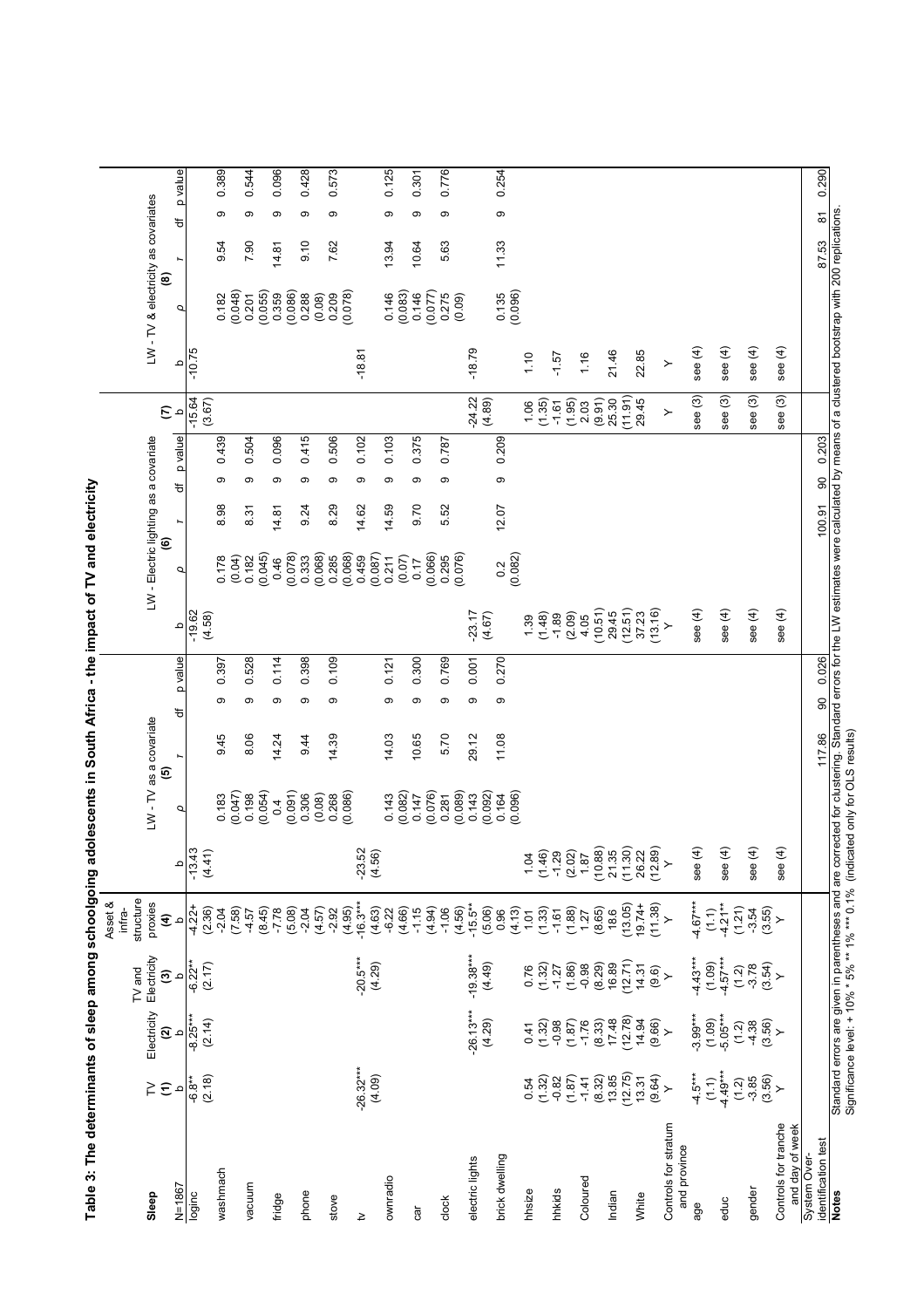# **The Centre for Social Science Research Working Paper Series**

# **RECENT TITLES**

Seekings, J. 2005. *The Colour of Desert: Race, Class and Distributive Justice in Post-Apartheid South Africa.* CSSR Working Paper no. 126.

Meintjes, H. Bray, R. 2005. *'But where are our moral heroes?': An analysis of South African press reporting on children affected by HIV/AIDS.* CSSR Working Paper no. 127. (A Joint Working Paper of the Children's Institute and the Centre for Social Science Research).

Mattes, R. and Shin, D. 2005. *The democratic impact of cultural values in Africa and Asia: The cases of South Korea and South Africa*. CSSR Working Paper no. 128.

Klasen, S. Woolard, I. 2005. *Surviving unemployment without state support: Unemployment and household formation in South Africa*. CSSR Working Paper no. 129.

Collins, D. 2005. *Financial instruments of the poor: Initial findings from the Financial Diaries study*. CSSR Working Paper no. 130.

Cichello, P. 2005. *Hindrances to Self-employment Activity: Evidence from the 2000 Khayelitsha/Mitchell's Plain Survey*. CSSR Working Paper no. 131.